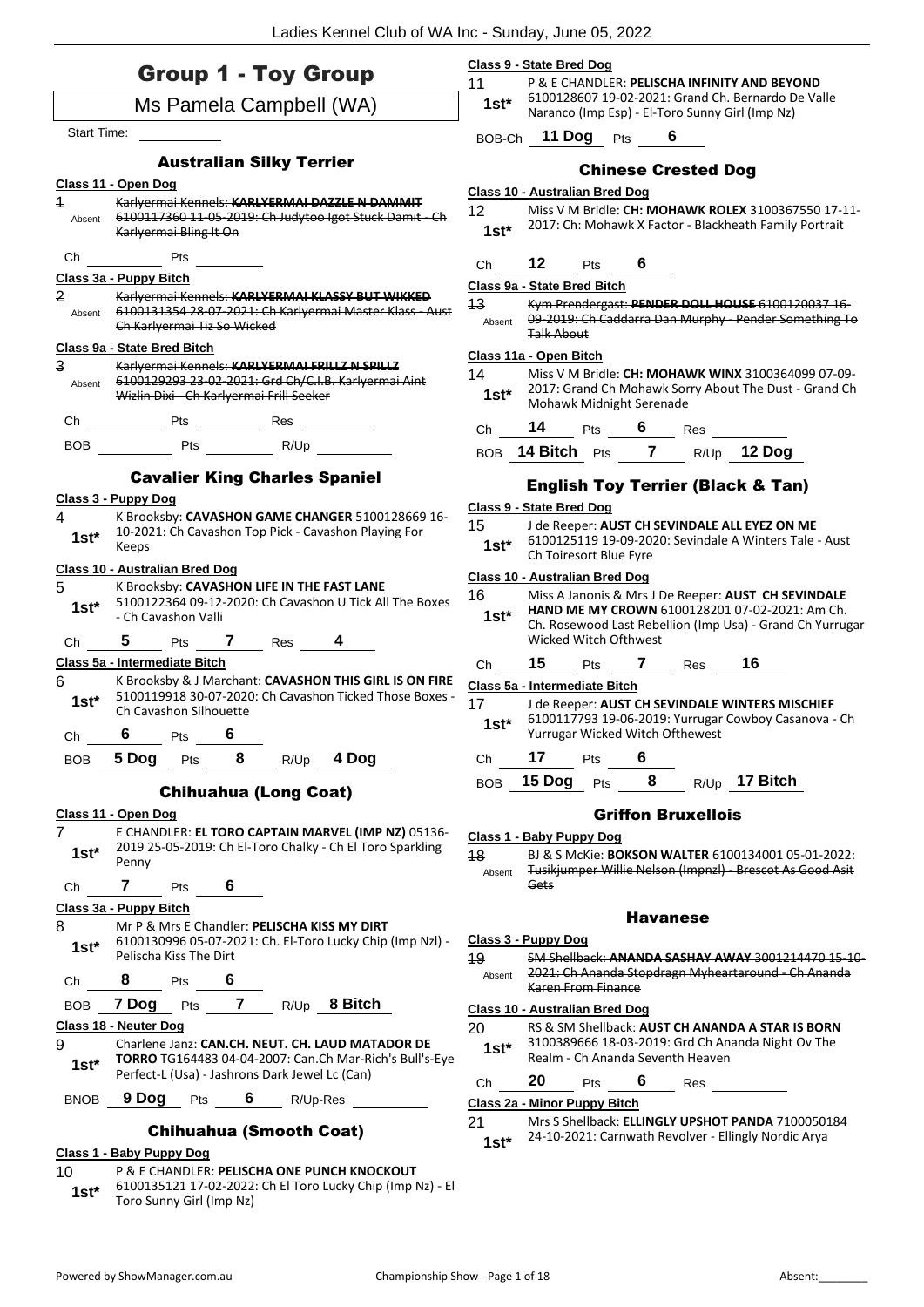# **Class 4a - Junior Bitch** 22 Mrs M. Taylor: **CUVANO A PINCH OF SPICE** 6100129187 31- 03-2021: Ch. Ananda A Star Is Born - Ch. Shellbears Moon 1st<sup>\*</sup> Shadow Ch **22** Pts **7** Res **21** BOB **20 Dog** Pts **8** R/Up **22 Bitch** Japanese Chin **Class 4 - Junior Dog** 23 N Skeet: **CHINCASA AND THEN SOME** 6100130638 26-05- 1st<sup>\*</sup> <sup>2021:</sup><br>Magic Ch **23** Pts **6 Class 9a - State Bred Bitch** 24 N Skeet: **CH. CHINCASA MILLION DOLLAR BABY (AI)** Absent

- 2021: Chincasa Wolf Whistle (Ai) Ch. Chincasa Could It Be
- 6100124365 27-07-2020: Am Brz Gr Ch Randalets Ray Of Sunshine - Ch. Chincasa Impossible Princess Ch Pts
- BOB **23 Dog** Pts **6** R/Up

# King Charles Spaniel

# **Class 1a - Baby Puppy Bitch**

- 25 Joyce McLeavy: **JOIZ THE LADY ORLAITH** 6100134431 25-
- 01-2022: Ch. Velbeauf Kingford Smith Joiz The Lady Mary **1st\***

#### **Class 5a - Intermediate Bitch**

26 Joyce McLeavy: **JOIZ THE LADY MARY** 6100121225 21-01- 2020: Ch. Clussex Gumbo And Jambalay At Bonitos **1st** 2020: Ch. Clussex Gumbo And Jambalay At Bor<br>Companeros (Imp Deu) - Ch. Joiz Sweet Larken

# BOB-Ch **26 Bitch** Pts **6**

# Lowchen

# **Class 5a - Intermediate Bitch**

27 Ms L Howlett: **WYNTERVALE CADY HERON** 3100415519 26- 08-2020: Ch Lowenhart Wolf Atthedoor - Ch Wyntervale Whats Up Pitches **1st\***

BOB-Ch **27 Bitch** Pts **6**

# Maltese

# **Class 5 - Intermediate Dog**

28 Kym Prendergast: **AUST CH PENTACLES ACE OF SNOW COUNTY** ML210174366ROK 30-10-2019: Me Before You Of Snow County - Dorothy Of Snow County **1st\***

# Ch **28** Pts **6**

# **Class 1a - Baby Puppy Bitch**

29 Mrs D De Meillon: **BELLATESE BETTY BOOP** 6100135112 05- 02-2022: Paradis Kiss Dream One (Imp Esp) - Bellatese Miss 1st\* <sup>02-2022. r</sup><br>Chatelaine

#### **Class 2a - Minor Puppy Bitch**

```
30 Mrs D De Meillon: BELLATESE SUBTLE YET DEADLY
       6100133521 22-11-2021: Aust.Ch. Pender Keep The Flag 
Flying - Bellatese All About Me 1st*
```
#### **Class 3a - Puppy Bitch**

31 Kym Prendergast: **PENDER I DELIVER** 6100132839 27-10- 2021: Pentacles Ace Of Snow County Imp Korea - Lustafair **1st**\* <sup>2021: Pentacles A<br>Monkey Business</sup>

| Ch — | 31             | <b>Pts</b> |   | $Res$ 30 |               |
|------|----------------|------------|---|----------|---------------|
|      | BOB 28 Dog Pts |            | 8 |          | R/Up 31 Bitch |

# Miniature Pinscher

# **Class 4 - Junior Dog**

- 32 callme kennels: **CALLME RESUREXION** 6100129672 03-05- 1st\* 2021: Grd Ch Callme Walk My Way - Callme Lets Move
- Ch **32** Pts **6**

# **Class 2a - Minor Puppy Bitch**

- 33 callme kennels: **CALLME CHEEKY BABE** 6100132633 21-10- 2021: Ch Callme Reapeat Offender - Ch Callme Never Miss
	- $1$  St<sup>\*</sup>  $\frac{202111}{\text{A heat}}$

# **Class 9a - State Bred Bitch**

- 34 callme kennels: **SUPREME CH CALLME I SELECT** 6100109906 20-02-2018: Ch Yalike Just Call Me - Zacjae
- **1st**\* bluuluyyub 20-02<br>Kissed By An Angel
- Ch **34** Pts **7** Res **33**
- BOB **34 Bitch** Pts **8** R/Up **32 Dog**

# **Class 18 - Neuter Dog**

- 35 callme kennels: **ZACJAE IN THE RED** 2100433816 10-06-
	- 2015: Sup Ch Karaitasilk Elroy Ch Callme A Little Rippa **1st\***

BNOB **35 Dog** Pts **6** R/Up-Res

# Papillon

# **Class 3 - Puppy Dog**

36 Mrs C Fitzpatrick: **ADALACIA COMTE CLEMENT** 5100065661 18-07-2021: Ch. Pinklee Stop The Press - Malibutango 1st<sup>\*</sup> <sup>18-07-2021: Cr</sup><br>Princess Grace

# Ch **36** Pts **6**

# **Class 9a - State Bred Bitch**

- 37 MICHELLE FRASER: **TOYSFUS PETITE FLEUR** 6100119203 23- 09-2019: Sup Ch Nightfire's Exclusive Winner (Imp Deu) - **1st**\* UP-2019: Sup Ch Nightlife's Excitently Grand Ch Toysfus Sweet N Sassy
- Ch **37** Pts **6**
- BOB **37 Bitch** Pts **7** R/Up **36 Dog**

# **Pekingese**

# **Class 10 - Australian Bred Dog**

38 Aristic Kennels: **CH ATHALOW RAINING ACES** 2100552970 05-11-2020: Ch.Takeshi One In A Million (Imp Mys) - Ch. Athalow Queens R Beta To Open **1st\***

BOB-Ch **38 Dog** Pts **6**

# Pomeranian

# **Class 9 - State Bred Dog**

- 39 AVENTURA KENNELS: **AVENTURA BACK TO THE FUTURE**
	- 6100117353 24-04-2019: Ch Aventura Tabula Rasa Aventura Back To Bedrock **1st\***

# **Class 10 - Australian Bred Dog**

| 40     | Michele Triplett: CH MMDIVINE FAST AND FURIOUS        |
|--------|-------------------------------------------------------|
| $1st*$ | 3100386044 10-01-2019: Corentine Midnight Dancer - Ch |
|        | Makinart Lil Miss Porcha                              |

| Сh  | 40 | <b>Pts</b>                  | Res | 39                                                 |  |
|-----|----|-----------------------------|-----|----------------------------------------------------|--|
|     |    | Class 1a - Baby Puppy Bitch |     |                                                    |  |
| 41  |    |                             |     | AVENTURA KENNELS: AVENTURA ICE CREAM SUNDAE        |  |
| 2nd |    |                             |     | 6100134516 14-01-2022: Ch Aristic Fox On The Run - |  |
|     |    | Aventura Titian Flame       |     |                                                    |  |

# 42 AVENTURA KENNELS: **AVENTURA ICE PRINCESS**

6100134517 14-01-2022: Ch Aristic Fox On The Run - Aventura Titian Flame **1st\***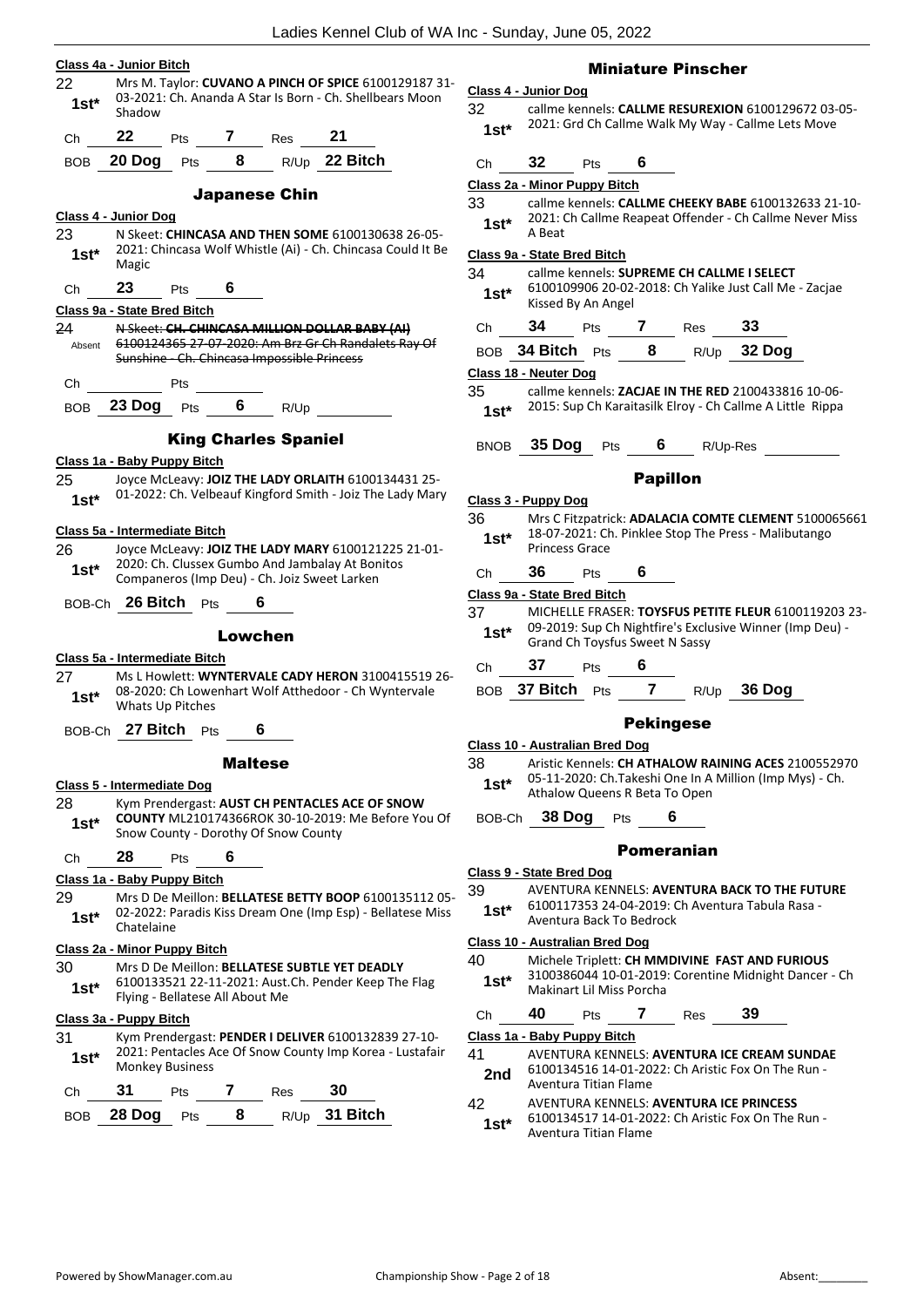|             | Class 9a - State Bred Bitch                                                                                                       |
|-------------|-----------------------------------------------------------------------------------------------------------------------------------|
| 43          | MRS MANDY RAMIREZ: LABELLAPOMS                                                                                                    |
|             | Absent PRINCESSGRACEKELLY 6100127102 19-11-2020: Ch<br>Pomdotcom Jos Boy - Zeigen Gracious Miss Grace                             |
|             | Ch Pts                                                                                                                            |
|             | BOB 40 Dog Pts 7 R/Up 39 Dog                                                                                                      |
|             |                                                                                                                                   |
|             | Pug                                                                                                                               |
|             | Class 11 - Open Dog                                                                                                               |
|             | 44 J Whitney: CH KABOVA ON A ROLL 2100505556 28-08-<br>1st* 2018: Graffyti Wayward Son (Ai) - Ch Kabova Move Aside                |
|             | Shes Arrived (Ai)                                                                                                                 |
|             | Ch 44 Pts 6                                                                                                                       |
|             | Class 5a - Intermediate Bitch                                                                                                     |
|             | 45 J Whitney: KABOVA ALMOST FAMOUS 2100539276 29-03-                                                                              |
|             | 1st* 2020: Ch Kabova Yours Truly - Ch Kabova Movin On Up                                                                          |
|             |                                                                                                                                   |
|             | Ch $\frac{45}{BOB}$ Pts $\frac{6}{7}$<br>BOB $\frac{44 \text{ Dog}}{1400}$ Pts $\frac{7}{7}$ R/Up $\frac{45 \text{ Bitch}}{1400}$ |
|             |                                                                                                                                   |
|             | Class 18 - Neuter Dog                                                                                                             |
|             | 46 Heidi J Ansell: NEUT. CH. TOORORK BILLYS BOY<br>6100106199 30-06-2017: Grand Ch Toorork Billy Bob -                            |
| 1st*        | Toorork Friends With Britney                                                                                                      |
|             | BNOB 46 Dog Pts 6 R/Up-Res                                                                                                        |
|             |                                                                                                                                   |
|             | <b>Russian Toy (Russkiy Toy) (Long Haired)</b>                                                                                    |
|             | Class 3 - Puppy Dog                                                                                                               |
| 47          | Kay Marshall: NIGHTWOOD CHURCHKHELA 6100131717<br>02-09-2021: Ch Nightwood Moscow After Dark - Vonaachen                          |
| $1st^*$     | Abriella                                                                                                                          |
|             | BOB-Ch 47 Dog Pts 6                                                                                                               |
|             |                                                                                                                                   |
|             | <b>Tibetan Spaniel</b>                                                                                                            |
|             | <b>Class 10 - Australian Bred Dog</b>                                                                                             |
| 48 —<br>2nd | Jodie Gardener: BARRAJY DON'T LOOK PAST ME<br>3100389122 16-03-2019: Barrajy Look No Further Thanme -                             |
|             | <b>Roswell Shades Of Violet</b>                                                                                                   |
| 49          | Miss J Seymour: CH MAITREYA I AM THE WIZARD OF OZ                                                                                 |
| $1st^*$     | 2100504432 01-08-2018: Maitreya Fire In The Rain -<br>Maitreya Star Dust                                                          |
|             | Class 11 - Open Dog                                                                                                               |
| 50          | Kay Marshall: BARRAJY RANT AND RAVE 3100347630 13-                                                                                |
| $1st^*$     | 10-2016: Barrajy Look No Further Thanme - Ch Steiner                                                                              |
|             | Hopes N Dreams                                                                                                                    |
| Ch          | 49 Pts 8 Res 50                                                                                                                   |
|             | Class 4a - Junior Bitch                                                                                                           |
| 51.         | Jodie Gardener: CHAVENER HINT OF PINK 6100128496 28-<br>1st* 02-2021: Barrajy Dont Look Past Me - Lamasery Pretty In              |
|             | Pink                                                                                                                              |
|             | Ch 51 Pts 6                                                                                                                       |
|             | BOB 49 Dog Pts 9 R/Up 50 Dog                                                                                                      |
|             |                                                                                                                                   |
|             | <b>Yorkshire Terrier</b>                                                                                                          |
|             | Class 11 - Open Dog                                                                                                               |
| 52 —        | Jodie Delaney: CH.BOZLIWIA LIGHTSOME FIRE AT<br>YETHOLME 3100362661 25-07-2017: Ch.Affinage My Sweet                              |
| $1st^*$     | Hope - Ch. Bozliwia Little Princess                                                                                               |
|             | BOB-Ch 52 Dog Pts 6 R/Up-Res                                                                                                      |
|             | Class 18 - Neuter Dog                                                                                                             |
| 53 —        | Jodie Delaney: NEUT.CH. YETHOLME LUNAS SNOWPEA                                                                                    |
| $1st^*$     | 2100517250 27-03-2019: Ch Eye Candy Du Domaine Du                                                                                 |
|             | President - Bozliwia Dreamy Memory                                                                                                |
|             | BNOB 53 Dog Pts<br>6 $R/Up-Res$                                                                                                   |

# Group 1 - Specials

| Best            | 28<br><b>Maltese</b>                                                                                |
|-----------------|-----------------------------------------------------------------------------------------------------|
| Pts: 25         | Kym Prendergast: Aust Ch Pentacles Ace Of Snow County                                               |
| R/Up            | 20<br>Havanese                                                                                      |
| Pts: 15         | RS & SM Shellback: Aust Ch Ananda A Star Is Born                                                    |
| Baby            | 10.<br><b>Chihuahua (Smooth Coat)</b>                                                               |
|                 | P & E CHANDLER: PELISCHA ONE PUNCH KNOCKOUT                                                         |
| Minor           | 21<br><b>Havanese</b>                                                                               |
|                 | Mrs S Shellback: Ellingly Upshot Panda                                                              |
| <b>Puppy</b>    | 4<br><b>Cavalier King Charles Spaniel</b>                                                           |
|                 | K Brooksby: Cavashon Game Changer                                                                   |
| Junior          | Japanese Chin<br>23                                                                                 |
|                 | N Skeet: Chincasa And Then Some                                                                     |
| Inter           | 28<br><b>Maltese</b>                                                                                |
|                 | Kym Prendergast: Aust Ch Pentacles Ace Of Snow County                                               |
| <b>State Br</b> | 15<br><b>English Toy Terrier (Black &amp; Tan)</b><br>J de Reeper: Aust Ch Sevindale All Eyez On Me |
| Aus Br          | 20<br><b>Havanese</b>                                                                               |
|                 | RS & SM Shellback: Aust Ch Ananda A Star Is Born                                                    |
| Open            | 44<br>Pug                                                                                           |
|                 | J Whitney: Ch Kabova On A Roll                                                                      |
|                 | <b>Neuter</b>                                                                                       |
| Best            | 46.<br>Pua                                                                                          |
| $P$ †s: 9       | Heidi J Ansell: NEUT, CH. TOORORK BILLYS BOY                                                        |
| R/Up            | Chihuahua (Long Coat)<br>9                                                                          |
|                 | Charlene Janz: Can.Ch. Neut. Ch. Laud Matador De Torro                                              |
| Finish          | Absent<br>8                                                                                         |

# Group 2 - Terrier Group

Ms Neridah Sharrett (WA)

Start Time:

# American Staffordshire Terrier

#### **Class 3 - Puppy Dog**

54 Elisa Lewis: **DOGNYTY BEND IT LIKE BECKHAM** 6100131454 Absent 04 08 2021: Ch Pawtucket Sudden Impact Ch Dognyty Poseidons Pearl

### **Class 5 - Intermediate Dog**

55 Mr SV & Mrs M Green: **IROQ SOMETHING TO TALK ABOUT** 6100125715 29-10-2020: Ch Iroq Code Of Honour - Ch Iroq

# 1st<sup>\*</sup> bluul25715 29-10<br>Cause For Concern

# **Class 11 - Open Dog**

56 Mr SV & Mrs M Green: **CH IROQ CODE OF HONOUR** 6100112974 07-09-2018: Ch Iroq Trump That (Ai) - Gr Ch Iroq In Harmony Absent

| Ch | 55 | Pts | 6 | Res |
|----|----|-----|---|-----|
|    |    |     |   |     |

# **Class 1a - Baby Puppy Bitch**

| 57     | Elisa Lewis and Tamara Talbot: PRADAKKA PARTY WITH      |
|--------|---------------------------------------------------------|
| $1st*$ | <b>DYNAMITE</b> 2100580245 15-02-2022: Dinamyte Let The |
|        | Party Begin - Pradakka Pure Elegance                    |

# **Class 3a - Puppy Bitch**

58 E Lewis A vander mey: **DOGNYTY PANTS ON FIRE**

6100131457 04-08-2021: Pawtucket Sudden Impact - **1st**\* 6100131457 04-08-2021:<br>Dognyty Poseidons Pearl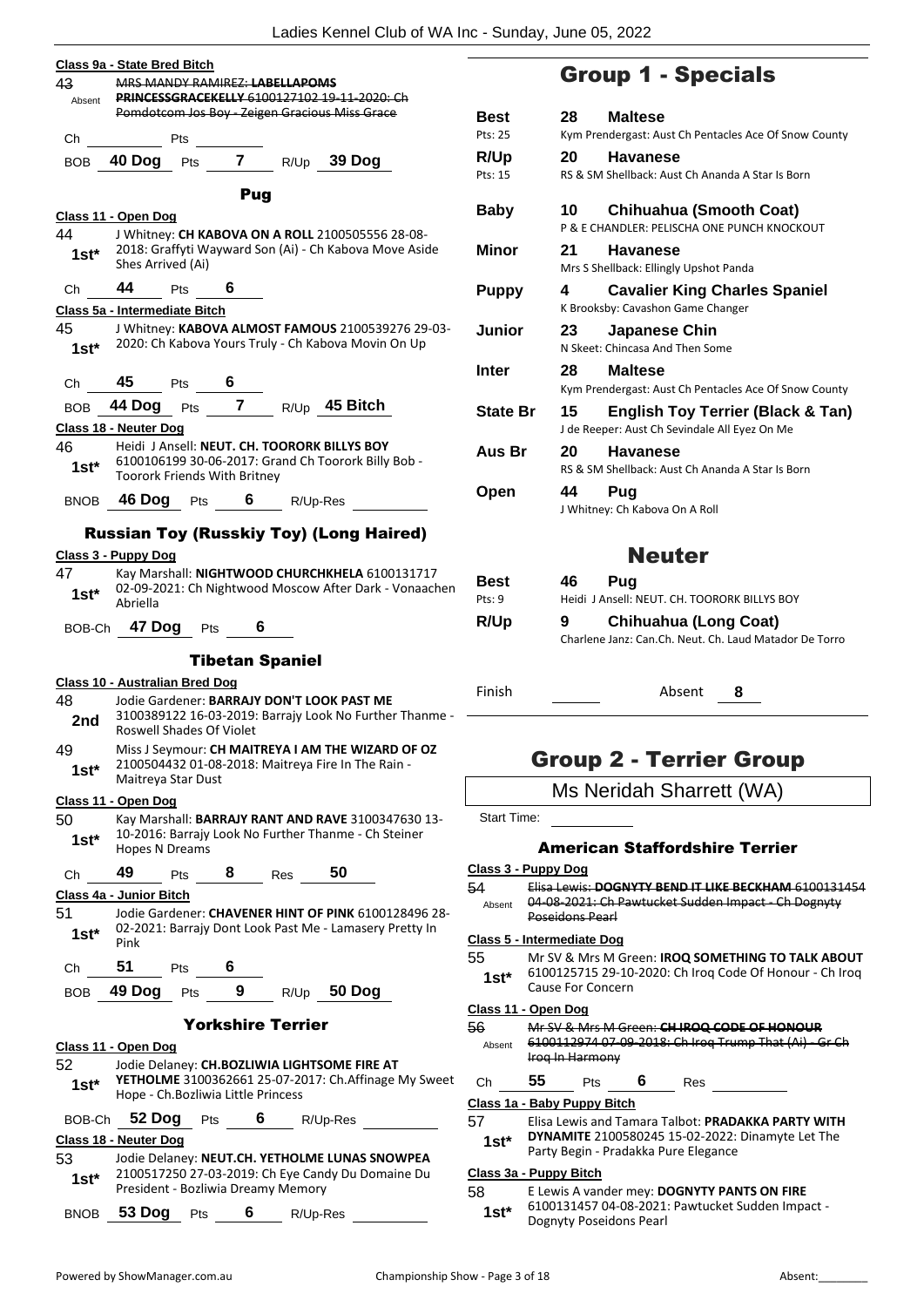- **Class 5a - Intermediate Bitch** 59 GW & GB Fulton , & Mrs E Williamson: **DOGNYTY TREBBIANO** 6100122486 25-03-2020: Sup.Ch. Dinamyte **1st Incobiatio** BLOUTZZ480 25-05-2020<br>Depth Charge - Dinamyte Noble Prize **Class 9a - State Bred Bitch** 60 Mr SV & Mrs M Green: **IROQ MAGIC HAPPENS** 6100125332 10-10-2020: Iroq Magnum Force (Ai) - Ch Elisabeth Of Skywalkeramstaff (Imp Srb) Absent **Class 10a - Australian Bred Bitch** 61 Mr SV & Mrs M Green: **CH IROQ MISS INDEPENDENCE** 6100105958 04-07-2017: Ch Iroq Gladiator Of Longstep (Imp Srb) - Pandora Of Skywalkeramstaff (Imp Srb) **1st\*** Ch **61** Pts **8** Res **59** BOB **61 Bitch** Pts **9** R/Up **55 Dog** Border Terrier **Class 5 - Intermediate Dog** 62 Mrs S Taylor: **AUSTRALIAN CHAMPION GLENBOGLE TAYLOR MADE TO ORDER** 3100416424 30-08-2020: Ch Mossrose Cap`N Jack Sparrow At Glenbogle Et (Imp Nz) - Ch Dewton Fox Tracks Td,Et,Jc **1st\*** BOB-Ch **62 Dog** Pts **6** Bull Terrier **Class 11 - Open Dog** 63 Colin Shepherd: **CH RAMBULLSTEAD ERIDANUS BOY** 6100116592 14-04-2019: Harrick Remarkable Adam - 1st\* <sup>6100116592</sup> Ch **63** Pts **6 Class 1a - Baby Puppy Bitch** 64 Pamela Craige: **HONHAZSTA WHITE NILE GOLD** 6100133699 07-12-2021: Staunchbull Quest At Honhazsta - Jocko'S Uptown Girl At Honhazsta Absent **Class 2a - Minor Puppy Bitch** 65 Natasha Eremin: **BULLARMINE LIL BANDITA** 6100132496 1st\* 09-10-2021: Jacamar West End Boy - Westbul Garnet Lass Ch **65** Pts **6** BOB **63 Dog** Pts **7** R/Up **65 Bitch** Fox Terrier (Smooth) **Class 4 - Junior Dog** 66 S. Friday: **MIROLINDA BIG FREEZE (AI)** 6100130711 06-06-
	- 1st<sup>\*</sup> <sup>2021:</sup> Ch **66** Pts **6 Class 3a - Puppy Bitch 1st**\* Ub-Ub-2021: Ch.<br>Midnight Kisses
	- Ch **67** Pts **6**
		-

#### Jack Russell Terrier

#### **Class 4 - Junior Dog**

68 Ms V E White: **BATTLESTAR HEART OF FIRE** 6100130369 14-05-2021: Aust Ch Battlestar Now Or Nothing - Aust Ch **1st**\* 14-05-2021: Aust Ch Battlestar Just Like Fire

# **Class 9 - State Bred Dog**

69 Ms V E White: **BATTLESTAR MAN ON FIRE** 6100130368 14- 05-2021: Aust Ch Battlestar Now Or Nothing - Aust Ch **1st**\* US-2021: Aust Ch Battlestar Just Like Fire

- 2021: Ch. Mirolinda Superstar Ch. Mirolinda Midnight
- 67 Mrs. S. Friday: **MIROLINDA DEEP FREEZE (AI)** 6100130710 06-06-2021: Ch. Mirolinda Superstar - Ch. Mirolinda

# BOB **67 Bitch** Pts **7** R/Up **66 Dog**

# Powered by ShowManager.com.au examples and the Championship Show - Page 4 of 18 Absent:

# **Class 10 - Australian Bred Dog**

70 Ms V E White: **BATTLESTAR HOT IN THE CITY** 6100130377 27-05-2021: Aust Ch Lemosa Western Star - Aust Ch **1st**\* 27-05-2021. Aust CIT Lemosa we<br>Battlestar Take Metothe Church

BOB-Ch **68 Dog** Pts **8** R/Up-Res **70 Dog**

# Lakeland Terrier

#### **Class 4 - Junior Dog**

71 Eva Fekete: **KINETA TAKE ME TO THE BEACH** 6100128787 26-02-2021: Kineta Duke Maton - Ch Kineta Beach Music **1st\***

# **Class 1a - Baby Puppy Bitch**

72 Eva Fekete: **KINETA CHERRY BOMB** 6100135256 24-02- 2022: Kineta Duke Maton - Ch. Kineta Serendipity **1st\***

# BOB-Ch **71 Dog** Pts **6**

# Scottish Terrier

#### **Class 2a - Minor Puppy Bitch**

73 M Appleyard: **CALANCLAN LADY ROTHESAY** 5100127930 21-09-2021: Ch Greatscott Autumn Song - Calanclan **1st**\* <sup>21-09-2021: Ch</sup>

BOB-Ch **73 Bitch** Pts **6**

# Staffordshire Bull Terrier

## **Class 4 - Junior Dog**

74 Sandy Graham: **AVONCREST NONCONFORMIST** 6100130826 14-07-2021: Ch. Artisinal Most Wanted - Westrova Stoic Fare Thee Well Absent

#### **Class 5 - Intermediate Dog**

- 75 Mrs C Allen: **BULLITPROOF THE UNDERTAKER** 6100125644 23-10-2020: Akinos Creating A Storm - Tullabull Sambuca **1st\***
- Ch **75** Pts **6** Res

#### **Class 2a - Minor Puppy Bitch**

76 Mrs C Allen: **BULLITPROOF MISS DA MEANA** 6100131877 21-09-2021: Ch Castlebar Dark Knight Rises - Ch Bullitproof 1st<sup>\*</sup> <sup>21-09-202</sup><br>Disturbed

# **Class 4a - Junior Bitch**

- 77 Nicole & Jason Lazzo: **BOLDHART THE TRUTH ABOUT LOVE**
- 3100422909 10-12-2020: Ch. Borstaff Thunder Maker Ch. **1st**\* <sup>3100422909 10-12-20.<br>Boldhart One Last Kiss</sup>

# **Class 10a - Australian Bred Bitch**

78 Nicole & Jason Lazzo: **BOLDHART ARMED TO CHARM** 3100382815 26-09-2018: Ch. Sookalott Armed N Red E - Ch. Boldhart Poetry In Motion **1st\***

# **Class 11a - Open Bitch**

- 79 Lorraine Park: **STAFFEGAN WILD WEST ROSE** 6100118007
- 11-07-2019: Ch. Staffegan Bullet Proof Ch. Staffegan Gems  $1$ st<sup>\*</sup>  $\frac{11-0}{P}$

|         |            |                          | ч   |      |                |
|---------|------------|--------------------------|-----|------|----------------|
| $- - -$ | $76$ Ditab | $\overline{\phantom{a}}$ | 1 M | $ -$ | <b>70 DIAL</b> |

# BOB **76 Bitch** Pts **10** R/Up **78 Bitch**

# Tenterfield Terrier

# **Class 2a - Minor Puppy Bitch**

- 80 GW & GB Fulton: **DOUBLEG FLOWER OF SCOTLAND**
- 6100131937 25-09-2021: Ch Gumhaven Knock On Wood 1st<sup>\*</sup> b100131937 25-09<br>Doubleg My Mary

# **Class 4a - Junior Bitch**

- 81 Mr GW & Mrs GB Fulton: **DOUBLEG SANDLEWOOD**
- 6100126842 24-12-2020: Ch Gumhaven Knock On Wood 1st<sup>\*</sup> b<sup>100126842</sup> 24-12-2020: Ch<br>Ch Doubleg Sugar And Spice

BOB-Ch **80 Bitch** Pts **7** R/Up-Res **81 Bitch**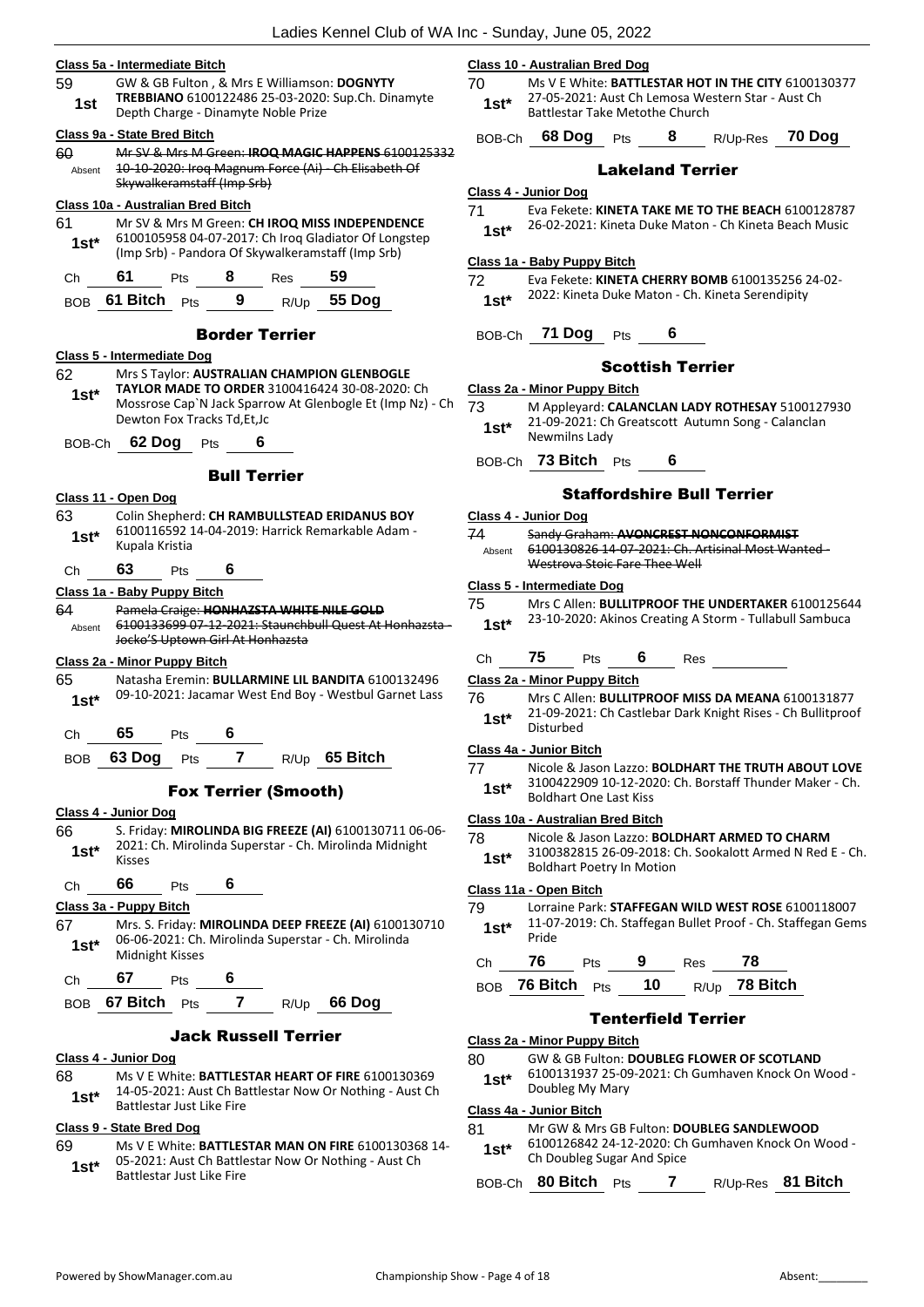**Class 5a - Intermediate Bitch**

# Group 2 - Specials

| Best            | <b>Lakeland Terrier</b><br>71                                                       |   |
|-----------------|-------------------------------------------------------------------------------------|---|
| Pts: 25         | Eva Fekete: Kineta Take Me To The Beach                                             |   |
| R/Up<br>Pts: 15 | <b>Jack Russell Terrier</b><br>68<br>Ms V E White: Battlestar Heart Of Fire         |   |
| <b>Baby</b>     | <b>Lakeland Terrier</b><br>72<br>Eva Fekete: Kineta Cherry Bomb                     |   |
| Minor           | <b>Staffordshire Bull Terrier</b><br>76<br>Mrs C Allen: Bullitproof Miss Da Meana   |   |
| <b>Puppy</b>    | <b>Fox Terrier (Smooth)</b><br>67<br>Mrs. S. Friday: Mirolinda Deep Freeze (AI)     |   |
| Junior          | <b>Lakeland Terrier</b><br>71<br>Eva Fekete: Kineta Take Me To The Beach            |   |
| Inter           | <b>Staffordshire Bull Terrier</b><br>75.<br>Mrs C Allen: Bullitproof The Undertaker |   |
| <b>State Br</b> | <b>Jack Russell Terrier</b><br>69<br>Ms V E White: Battlestar Man On Fire           |   |
| Aus Br          | <b>Jack Russell Terrier</b><br>70<br>Ms V E White: Battlestar Hot In The City       |   |
| Open            | <b>Staffordshire Bull Terrier</b><br>79<br>Lorraine Park: Staffegan Wild West Rose  |   |
| Finish          | Absent                                                                              | 5 |

# Group 3 - Gundog Group

# Miss Robbie Carnegie (WA)

Start Time:

# Bracco Italiano

**Class 2a - Minor Puppy Bitch**

82 S Shields & T Fountaine: **ARNKAY DESTINO DEI CINQUE** 4100363434 21-11-2021: Ch. Arnkay Franco (Ai) - Ch. Fancygun Problem Child (Imp Ita) **1st\***

BOB-Ch **82 Bitch** Pts **6**

# Clumber Spaniel

### **Class 9a - State Bred Bitch**

83 Dr L Brain & Miss A Keulen-Brain: **MAKAPOYNT BETTE DAVIES** 6100130387 30-05-2021: Ch Taniwha Kaimata - Ch Westobro Paris (Ai) **1st\***

BOB-Ch **83 Bitch** Pts **6**

# Cocker Spaniel

#### **Class 10 - Australian Bred Dog**

84 Mrs J Maunder: **CH WATERVAAL JUST IN TIME** 4100313006 28-09-2018: Ch Watervaalfire Inth Sky - Acijay Ready For 1st<sup>\*</sup> <sup>28-09-20</sup><br>Business

### **Class 11 - Open Dog**

85 Mrs M Riley & Mr H Dunstan: **CH IRISHCLAN EMPIRES SUN** 2100504634 20-07-2018: Amamoor Solar Eclipse - Irishclan Ivy Clover **1st**

# Ch **84** Pts **7** Res **85**

# **Class 2a - Minor Puppy Bitch**

86 Mrs M Riley & Mr H Dunstan: **WAWAGSTAR TOPAZ GRACE** 6100133340 24-11-2021: Irishclan Empires Sun - Irishclan Amazing Grace **1st\***

| 87<br>1st*     |                                          | Mrs K Phillips: CLEEMIST WEST COAST ADDIE TDX SWN<br>2100531782 05-12-2019: Ch Cleemist Blue Haze - Ch<br><b>Cleemist Finders Keepers</b>                                                        |   |                                         |                                                                                                                                                                             |  |  |  |
|----------------|------------------------------------------|--------------------------------------------------------------------------------------------------------------------------------------------------------------------------------------------------|---|-----------------------------------------|-----------------------------------------------------------------------------------------------------------------------------------------------------------------------------|--|--|--|
|                | <b>Class 10a - Australian Bred Bitch</b> |                                                                                                                                                                                                  |   |                                         |                                                                                                                                                                             |  |  |  |
| 88<br>1st      |                                          | Mrs JL and Miss SL Sewell: AUST. CH. BIFIELD KEEPSAKE AT<br>REGENCYBLUE (AI) 4100304901 13-03-2018: Uk Sh Ch<br>Veratey Vincenzo At Cassom (Jw) (Imp Uk) - Belcroft Mad<br><b>About Diamonds</b> |   |                                         |                                                                                                                                                                             |  |  |  |
|                | Class 11a - Open Bitch                   |                                                                                                                                                                                                  |   |                                         |                                                                                                                                                                             |  |  |  |
| 89<br>1st*     | Lucia                                    |                                                                                                                                                                                                  |   |                                         | Mrs J. Ross: CH. KIRKMOOR BY CANDLELIGHT 6100118066<br>10-06-2019: Werrilah Baxter Blue - Ch. Maggiepate Bella                                                              |  |  |  |
| 90<br>2nd      |                                          |                                                                                                                                                                                                  |   | Bencleuchfrom - Ch Watervaal Demilitian | Mrs Jody Maunder: CH SANDTOYS SWEET INDULGENCE<br>2100526748 28-08-2019: Francinis Valentino Rossi From                                                                     |  |  |  |
| Ch             | 89                                       | Pts                                                                                                                                                                                              |   | 10 Res 90                               |                                                                                                                                                                             |  |  |  |
|                |                                          |                                                                                                                                                                                                  |   |                                         | BOB 89 Bitch Pts 12 R/Up 90 Bitch                                                                                                                                           |  |  |  |
|                |                                          |                                                                                                                                                                                                  |   | <b>Cocker Spaniel (American)</b>        |                                                                                                                                                                             |  |  |  |
|                | Class 1 - Baby Puppy Dog                 |                                                                                                                                                                                                  |   |                                         |                                                                                                                                                                             |  |  |  |
| 91<br>$1st^*$  |                                          |                                                                                                                                                                                                  |   |                                         | Mrs D Wilkes & Mrs P Clarke: <b>STARYANKS ITS WRITTEN</b><br><b>NTHSTARS</b> 6100134595 24-01-2022: Supreme Ch Staryanks<br>Heir Apparent - Ch Staryanks Eclipsing My Heart |  |  |  |
|                | Class 11 - Open Dog                      |                                                                                                                                                                                                  |   |                                         |                                                                                                                                                                             |  |  |  |
| 92<br>1st*     |                                          | Sweet Child Of Mine                                                                                                                                                                              |   |                                         | Mrs D Wilkes & Mrs P Clarke: SUPREME CH STARYANKS<br>HEIR APPARENT 6100102827 11-12-2016: Supreme Ch/Am<br>Ch Silhouette Heir Jordan (Imp Usa) - Supreme Ch Staryanks       |  |  |  |
| Ch             | 92                                       | Pts                                                                                                                                                                                              | 6 |                                         |                                                                                                                                                                             |  |  |  |
|                | Class 3a - Puppy Bitch                   |                                                                                                                                                                                                  |   |                                         |                                                                                                                                                                             |  |  |  |
| 93<br>$1st^*$  |                                          |                                                                                                                                                                                                  |   |                                         | MICHELLE A FRASER: CHARAULT AND JUST LIKE THAT AT<br>LUFTSCHELLE 4100359587 10-07-2021: Ch Black And Buffs<br>Limited Edition (Imp Sweden) - Ch Sunfire Fifth Avenue        |  |  |  |
|                | Class 9a - State Bred Bitch              |                                                                                                                                                                                                  |   |                                         |                                                                                                                                                                             |  |  |  |
| 94<br>1st*     |                                          | Happens In Vegas                                                                                                                                                                                 |   |                                         | FD & HA Hawkins: AUST CH YAMBARI YOULL NEVER WALK<br>ALONE 6100123687 06-06-2020: Am/ Aust Ch Scottfree The<br>Wizard Of Wall Street (Imp Usa) - Aust Ch Heyyou What        |  |  |  |
| Ch             |                                          |                                                                                                                                                                                                  |   | 94 Pts 7 Res 93                         |                                                                                                                                                                             |  |  |  |
| BOB            |                                          |                                                                                                                                                                                                  |   |                                         | 92 Dog $Pts$ 8 $R/Up$ 94 Bitch                                                                                                                                              |  |  |  |
|                |                                          |                                                                                                                                                                                                  |   | <b>English Springer Spaniel</b>         |                                                                                                                                                                             |  |  |  |
|                | Class 4 - Junior Dog                     |                                                                                                                                                                                                  |   |                                         |                                                                                                                                                                             |  |  |  |
| 95<br>$4 - 4*$ |                                          |                                                                                                                                                                                                  |   |                                         | Mrs L & Mr W Loftus: MAKETAWA IM YOUR MAN<br>3100427728 13-01-2021: Ch Maketawa Wicked Wish - Ch                                                                            |  |  |  |

3100427728 13-01-2021: Ch Maketawa Wicked Wish - Ch **Cardhu On The Money (Ai)** 

#### **Class 10 - Australian Bred Dog**

96 C Curtis & D Nicholson: **WYTCHER ANGEL EYES** 6100119988 01-11-2019: Ch. Barecho Custom Made - Ch. Barecho B Witched **1st\***

# Ch **95** Pts **7** Res **96**

# **Class 5a - Intermediate Bitch**

- 97 C Curtis & D Nicholson: **CH. WYTCHER DANCING QUEEN**
- 6100119991 01-11-2019: Ch. Barecho Custom Made Ch. 1st<sup>\*</sup> bluul19991 u1-11-<br>Barecho B Witched

#### **Class 9a - State Bred Bitch**

#### 98 Mrs L & Mr W Loftus: **AUST CH OLBAH DUCHESS OF THE**

**DUNES** 6100121704 08-03-2020: Sup. Ch. Cardhu Dare To **1st\* DUNES** 6100121704 08-03-2020: Sup. Ch. C<br>Dream (Ai) - Ch. Cardhu On The Money (Ai)

#### **Class 11a - Open Bitch**

#### 99 C Curtis & D Nicholson: **CH. BARECHO B WITCHED (IMP**

**SWE)** SE47518/2017 15-08-2017: Bimbik's Finch - Barecho 1st<sup>\*</sup> SWEJ SE4/51<br>Glint Of Gold

| Ch | 97                      | <b>Pts</b> | 8 | Res | - 99          |
|----|-------------------------|------------|---|-----|---------------|
|    | $BOB$ 97 Bitch $Pts$ 10 |            |   |     | R/Up 99 Bitch |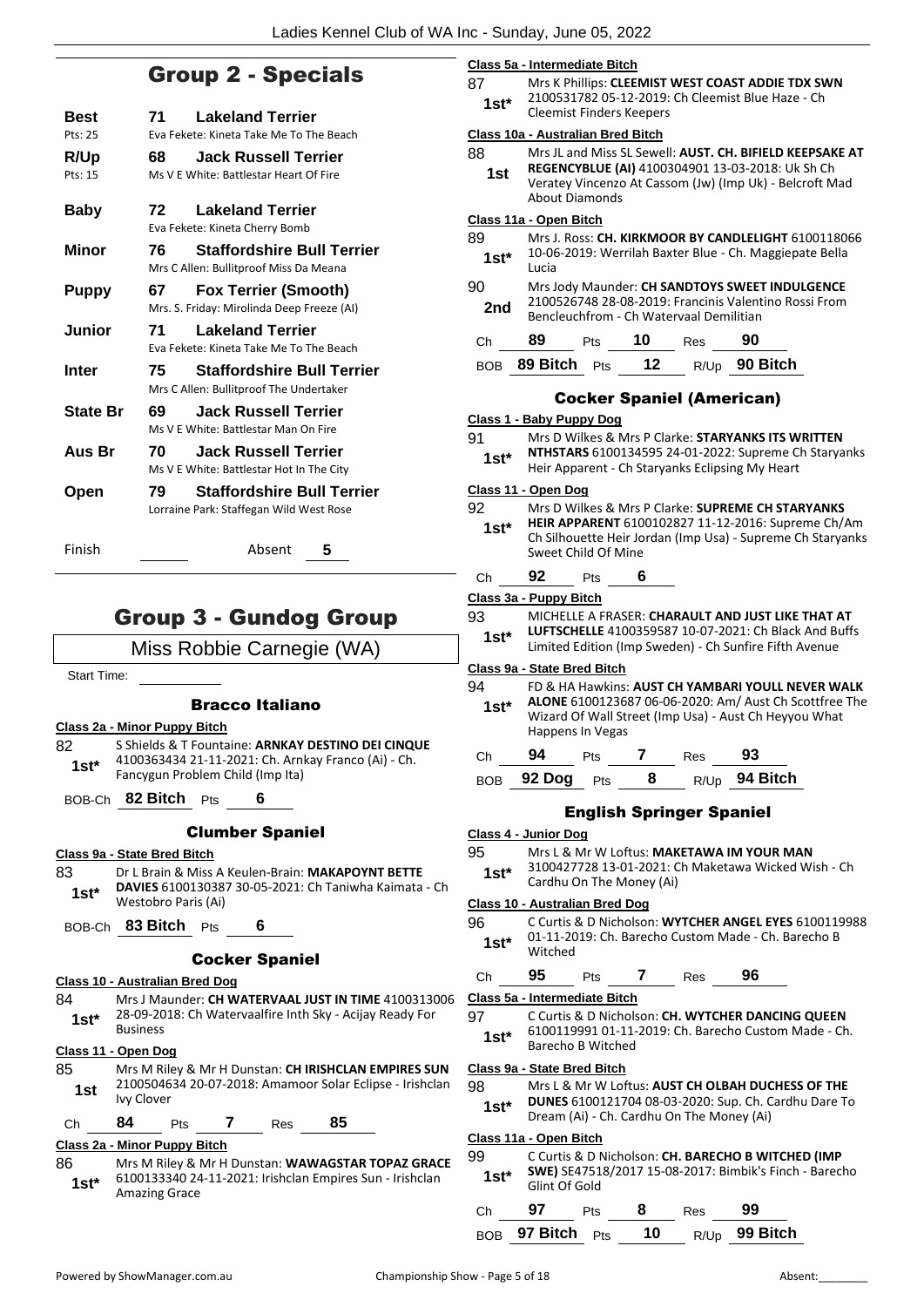# German Shorthaired Pointer

# **Class 1 - Baby Puppy Dog**

- 100 Miss A Keulen-Brain: **GILLBRAE VALENTINO** 4100367517 14-02-2022: Eltriste Among The Bold (Ai) - Ch Gillbrae Hi **1st**\* <sup>14-02-2022: Eltris<br>Calypsoangle (Ai)</sup>
- 101 W Bond: **ROOOBLUU REBEL ROUSER** 6100134075 27-12-
	- 2nd 2021: Benanee Justa Highlander Rooobluu Moon Hopper

# **Class 3 - Puppy Dog**

102 DR G & MRS S KOUTSANTONIS: **DURERS ORPHEUS** 6100131433 18-08-2021: Legacyk Freiheit Turn Up The 1st\* b100131433 18-08-2021: Legacyk Frei<br>Heat (Imp Usa0 - Ch Durers Angel Fair

### **Class 11 - Open Dog**

103 DR G & MRS S KOUTSANTONIS: **CH SEVOIER TAG YOUR IT AT DURERS** 5100109715 16-12-2018: Ch Sevoier Hot N Dangerous - Ch Sevoier Wish O Wish (Ai) **1st\***

# Ch **103** Pts **7** Res **102**

# **Class 4a - Junior Bitch**

- 104 DR G & MRS S KOUTSANTONIS: **DURERS ANGELS PLAYING** 6100131434 18-08-2021: Legacyk Freiheit Turn Up The 1st\* b100131434 18-08-2021: Legacyk Frei<br>Heat (Imp Usa0 - Ch Durers Angel Fair
- 105 W Bond: **BENANEE BORN TO BOOGIE** 6100129497 19-05- 2021: Ciccio (Imp Italy) - Benanee Justa Rambling Rose **2nd**

# **Class 11a - Open Bitch**

106 DR G & MRS S KOUTSANTONIS: **CH DURERS ANGEL FAIR** 6100117045 21-05-2019: Supreme Ch Sevoier Breakon Thru **1st** blood 1045 21-05-2019:<br>Otha Side - Ch Durers Eve

| Ch | 106               | <b>Pts</b> | -8 | Res | 104            |
|----|-------------------|------------|----|-----|----------------|
|    | BOB $103$ Dog Pts |            | 10 |     | $R/Up$ 102 Dog |

# Golden Retriever

# **Class 1 - Baby Puppy Dog**

107 Ms N Ryan & Mr D Nadebaum: **HAPPYBEAR FINISHING TOUCH** 6100133802 06-12-2021: Ch Giltedge Do You Like **1st\* 100CH** B100133802 06-12-2021: Ch Gin<br>Apples( Ai) - Ch Ralun Lasting Touch( Ai)

# **Class 4 - Junior Dog**

108 Me P Rughoobur: **ILEMAURICE THE GAME IS ON** 6100129991 06-05-2021: Ch. Acacian Game Changer - Ilemaurice Fifty Shades Of Grey Absent

# **Class 5 - Intermediate Dog**

109 Dr Carla O'Donnell: **ANEIRABY LAUGH IT UP FUZZBALL** 6100124683 18-08-2020: Aneiraby Yule Be Stellar - Ch **1st**\* **b**100124683 18-08-2020: Ane Aneieraby Its Electrifying (Ai)

# **Class 10 - Australian Bred Dog**

#### 110 Peter F Andrew: **AUSTRALIAN CHAMPION BLUEBREEZE**

**BEHIND THE LEGEND** 2100501297 11-07-2018: Aust. Sup. Ch. Bluebreeze Hero Of Never Land - Ch Bluebreeze Nine Pieces O Eight **1st\***

#### **Class 11 - Open Dog**

111 Mrs J Maidens: **KERRIEN WICKET KEEPER** AT04250601 10- Absent 11-2016: Linirgor Spin The Bottle - Kerrien Christmas Dream

Ch **109** Pts **7** Res **110**

# **Class 1a - Baby Puppy Bitch**

- 112 DEBRA TURNER: **AMBERMIST WHAT ABOUT ME** 6100135037 27-02-2022: Oceanviews Louis Roderer -
- Grand. Ch. Parkridge Its All About Me **1st**
- 113 Peter F Andrew: **BLUEBREEZE CARPE DIEM** 2100576494 08- 12-2021: Alubyc Tsunami (Ai) - Ch. Bluebreeze Romeos **2nd 12-2021:** All

# **Class 3a - Puppy Bitch**

114 Miss N Ryan & Miss S Stephens & Ms T Platt: **FETCHNPOINT SHAKE RATTLE NROLL AT HAPPYBEAR(AI)** 2100568936 04- 08-2021: Mon Moriani Galileo(Imp Ndl) - Fetchnpoint Ready To Roll Gigi **1st\***

## **Class 5a - Intermediate Bitch**

115 Dr Carla O'Donnell: **ANEIRABY EE CHEE WA MAA** 6100124682 18-08-2020: Aneiraby Yule Be Stellar - Ch Aneiraby Its Electrifying **1st**

#### **Class 9a - State Bred Bitch**

- 116 Dr Carla O'Donnell: **ANEIRABY AIR OF MYSTERY**
- 6100119787 08-08-2019: Ch Fantango Here Comes The S (Ai) - Ch Aneiraby Ohm Cant Resist Absent

# **Class 11a - Open Bitch**

- 117 DEBRA TURNER: **CH AMBERMIST TEQUILA SUNRISE**
- 6100112369 11-07-2018: Chaleur Say I Do (Ai) Ch Parkridge Its All About Me **1st\***
- 118 Dr Carla O'Donnell: **ANEIRABY NINIANES CHARM (AI)** 6100110817 11-04-2018: Ch Xanthas Fletcher Christian Jw (Imp Uk) - Ch Aneiraby Its Electrifying (Ai) Absent

|  | Ch | 114 | Pts | 8 | Res | 117 |  |
|--|----|-----|-----|---|-----|-----|--|
|--|----|-----|-----|---|-----|-----|--|

| BOB 114 Bitch Pts<br>10 | R/Up 117 Bitch |
|-------------------------|----------------|
|-------------------------|----------------|

# **Class 18 - Neuter Dog**

119 Marnie Hall: **PARKRIDGE JACK HALL** 3100325828 09-06- 2015: Sup. Ch. Chaleur Hilfiger - Ch. Parkridge Legally  $1$ **st**\*  $\frac{2015}{B}$ 

BNOB **119 Dog** Pts **6** R/Up-Res

# Labrador Retriever

# **Class 5 - Intermediate Dog**

120 Blackboy Kennels: **CH.BLACKBOY ABSOLUT VIKTOR (AI)** 6100119744 05-11-2019: Rkf Ch Rus Ch Bravo Messi (Rus) - Ch Eraky Intuitive (Ai) **1st\***

# Ch **120** Pts **6**

# **Class 1a - Baby Puppy Bitch**

121 Mrs L & Miss C Foster: **BLACKBOY CARAMEL CRUMBLE** 6100133624 16-12-2021: Sup Ch Blackboy Storm In A **1st**\* b100133624 16-12-2021: sup Cn Bla<br>Teacup (Ai) - Ch Blackboy Caramello

# **Class 3a - Puppy Bitch**

122 Blackboy Kennels: **BLACKBOY RUSSIAN ROULETTE** 6100130722 09-07-2021: Ch Blackboy Absolut Viktor (Ai) - Ch Blackboy Dancing Upa Storm At Sangate Absent

#### **Class 4a - Junior Bitch**

- 123 Blackboy Kennels: **BLACKBOY CRUELLA (AI)** 6100130820 09-07-2021: Ch Blackboy Aint No Saint - Blackboy Absolut Viktoria **1st\***
- 124 Mrs L & Miss C Foster: **CARANTHAR STORM THE CASTLE**
- 6100129561 14-05-2021: Ch Sangate Could Get Messi (Ai) 2nd **bloodler** Ch Caranthar Summer Storm

# **Class 9a - State Bred Bitch**

- 125 Blackboy Kennels: **BLACKBOY BURNT CINNAMON (AI)**
- 6100129232 18-04-2021: Nz Ch Blackhills Calm The Farm (Nz) - Ch Blackboy Caramello **1st\***

# **Class 10a - Australian Bred Bitch**

126 Mrs L Fowler: **BLACKBOY DIAMONDS AINT BLUE (AI)** 6100126744 06-12-2020: Wynstream Limited Edition (Ai) - 1st\* b<sup>100126744 06-12-2020:</sup> Wynstre<br>Ch. Blackboy Diamonds R Forever

| Ch $123$ Pts | - 9 | $Res$ 125 |                                   |
|--------------|-----|-----------|-----------------------------------|
|              |     |           | BOB 120 Dog Pts 10 R/Up 123 Bitch |

# Nova Scotia Duck Tolling Retriever

### **Class 4a - Junior Bitch**

- 127 Sandi Gee: **ZIRIUS AVATAR** 6100129285 11-02-2021:
- Glenmave Mission Impossible Zirius Poetry In Motion **1st\***

BOB-Ch **127 Bitch** Pts **6**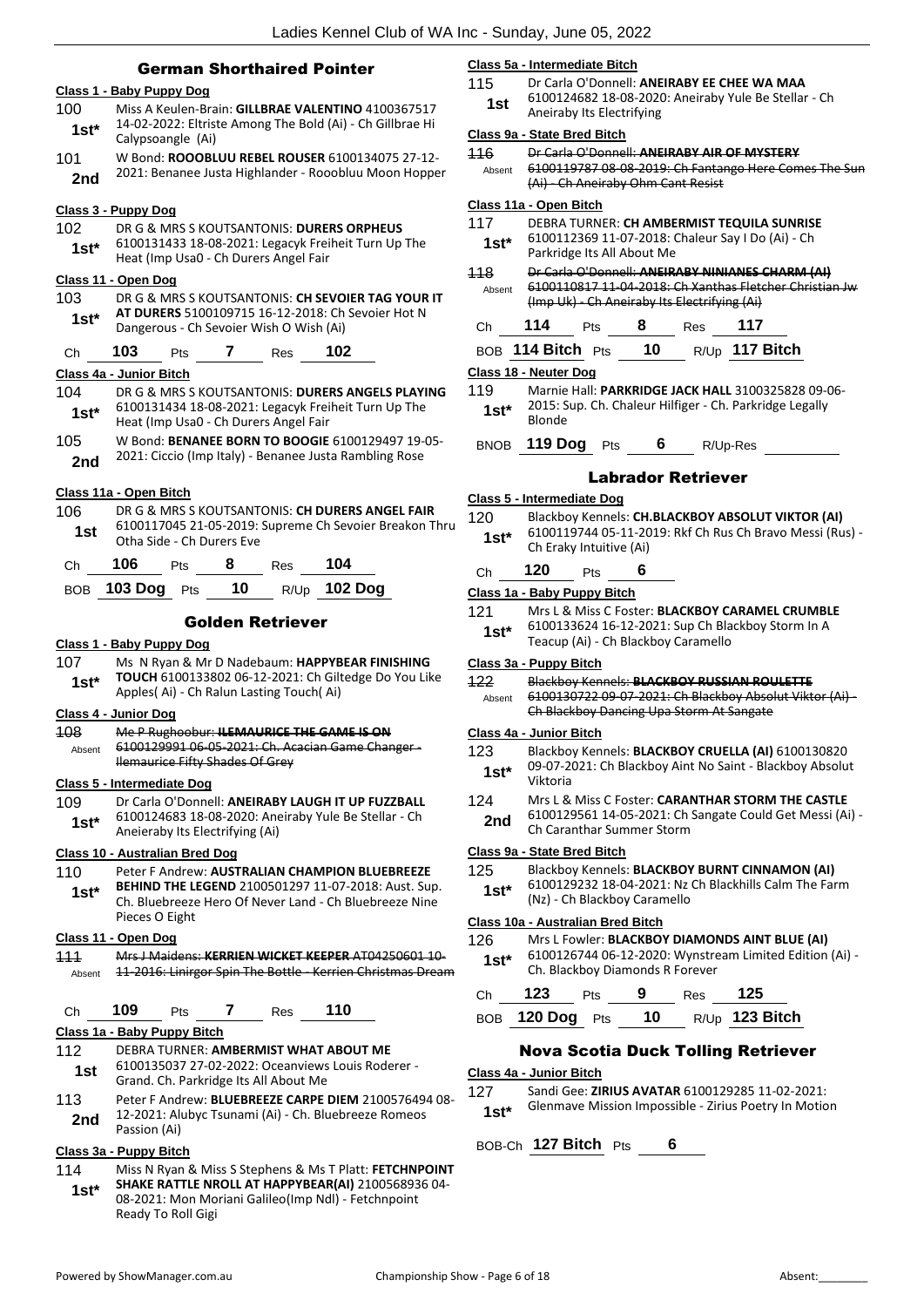|                         |                   |                                   | <b>Pointer</b>                      |                                                                                                                   |  |
|-------------------------|-------------------|-----------------------------------|-------------------------------------|-------------------------------------------------------------------------------------------------------------------|--|
|                         |                   | <b>Class 5 - Intermediate Dog</b> |                                     |                                                                                                                   |  |
| 128<br>$1st*$           | Out To Play       |                                   |                                     | Anne Mountier: SANMARLITCH CHASE 4100326355 15-09-<br>2019: Ch.Tamard Buster Onth Ute - Ch. Daykeyne Come         |  |
| Ch                      | 128               | <b>Pts</b>                        | 6                                   |                                                                                                                   |  |
| Class 4a - Junior Bitch |                   |                                   |                                     |                                                                                                                   |  |
| 129                     |                   |                                   |                                     | Dr L Brain & Miss A Keulen-Brain: TYPHOONE MAKING A                                                               |  |
| $1st^*$                 |                   | Ch Rhyll Stormy Chanel            |                                     | POINT 4100350311 14-01-2021: Ch Rhyll Hats Off Calvin -                                                           |  |
| Ch                      | 129               | <b>Pts</b>                        | 6                                   |                                                                                                                   |  |
| BOB                     | <b>128 Dog</b>    | Pts                               | $\overline{7}$                      | $R/Up$ 129 Bitch                                                                                                  |  |
|                         |                   |                                   | Weimaraner                          |                                                                                                                   |  |
| Class 4 - Junior Dog    |                   |                                   |                                     |                                                                                                                   |  |
| 130                     |                   |                                   |                                     | Teresa and Jan Warman: GHOSTWIND LUCIFER TH STAR                                                                  |  |
| 1st*                    |                   |                                   |                                     | DANCER 7100049387 29-05-2021: Ch Waldo At Bromhund<br>Atria Cordis (Imp Pol) - Ch Ghostwind Dancin With Th Devil  |  |
| Ch                      | 130               | Pts                               | 6                                   |                                                                                                                   |  |
|                         |                   | Class 5a - Intermediate Bitch     |                                     |                                                                                                                   |  |
| 131                     |                   |                                   |                                     | <b>GHOSTWIND KENNELS: GHOSTWIND THE BITCH IS BACK</b><br>7100045826 19-02-2020: Ch Arnhill Standing Room Only(Ai) |  |
| $1st^*$                 |                   |                                   | - Ch Ghostwind Dancin With Th Devil |                                                                                                                   |  |
| Ch                      | 131               | Pts                               | 6                                   |                                                                                                                   |  |
|                         | BOB 131 Bitch Pts |                                   | $\mathbf{7}$                        | $R/Up$ 130 Dog                                                                                                    |  |
|                         |                   |                                   |                                     |                                                                                                                   |  |
|                         |                   |                                   |                                     |                                                                                                                   |  |

# Group 3 - Specials

| <b>Best</b><br>Pts: 25 | 120 —                      | <b>Labrador Retriever</b><br>Blackboy Kennels: CH.BLACKBOY ABSOLUT VIKTOR (ai)                                     |
|------------------------|----------------------------|--------------------------------------------------------------------------------------------------------------------|
| <b>R/Up</b><br>Pts: 15 | 92<br><b>HFIR APPARFNT</b> | Cocker Spaniel (American)<br>Mrs D Wilkes & Mrs P Clarke: SUPREME CH STARYANKS                                     |
| Baby                   | 107 —                      | <b>Golden Retriever</b><br>Ms N Ryan & Mr D Nadebaum: Happybear Finishing Touch                                    |
| Minor                  | 82                         | <b>Bracco Italiano</b><br>S Shields & T Fountaine: Arnkay Destino Dei Cinque                                       |
| <b>Puppy</b>           | 114                        | Golden Retriever<br>Miss N Ryan & Miss S Stephens & Ms T Platt: Fetchnpoint<br>Shake Rattle NRoll At Happybear(AI) |
| Junior                 | 123                        | <b>Labrador Retriever</b><br>Blackboy Kennels: BLACKBOY CRUELLA (ai)                                               |
| Inter                  | 120                        | Labrador Retriever                                                                                                 |
|                        |                            | Blackboy Kennels: CH.BLACKBOY ABSOLUT VIKTOR (ai)                                                                  |
| <b>State Br</b>        | 94                         | <b>Cocker Spaniel (American)</b><br>FD & HA Hawkins: Aust Ch Yambari Youll Never Walk Alone                        |
| Aus Br                 | 84                         | <b>Cocker Spaniel</b><br>Mrs J Maunder: CH Watervaal Just In Time                                                  |
| Open                   | 92<br><b>HFIR APPARFNT</b> | <b>Cocker Spaniel (American)</b><br>Mrs D Wilkes & Mrs P Clarke: SUPREME CH STARYANKS                              |
|                        |                            | <b>Neuter</b>                                                                                                      |
| <b>Best</b>            | 119                        | Golden Retriever                                                                                                   |
| Pts: 6                 |                            | Marnie Hall: Parkridge Jack Hall                                                                                   |

Finish Absent **5**

# Group 4 - Hound Group

|             |                           |     |   | Mr Shamil Kurmaev (WA) |                                                           |
|-------------|---------------------------|-----|---|------------------------|-----------------------------------------------------------|
| Start Time: |                           |     |   |                        |                                                           |
|             |                           |     |   | Afghan Hound           |                                                           |
|             | Class 2 - Minor Puppy Dog |     |   |                        |                                                           |
| 132         |                           |     |   |                        | P & RM Bacich: AVIVA VAMPIRE TETRA (AI) 2100578054        |
| $1st^*$     | Thera (Ai)                |     |   |                        | 19-11-2021: Ch Qashmir Tick Tick Boom (Ai) - Sup Ch Aviva |
|             | Class 4 - Junior Dog      |     |   |                        |                                                           |
| 133         |                           |     |   |                        | Ra& Lm Fenwick: <b>BAYAN ODIN'S STORM</b> 4100348554 12-  |
| $1st^*$     | Maiden                    |     |   |                        | 12-2020: Sup Ch Tahkira Firestorm - Sup Ch Balance Norse  |
| Ch          | 133                       | Pts | 7 | <b>Res</b>             | 132                                                       |
|             | Class 3a - Puppy Bitch    |     |   |                        |                                                           |
| 134         |                           |     |   |                        | Ra& Lm Fenwick: TAHKIRA SASSITUDE AI 5100127633 02-       |
| $1st^*$     | <b>Breeze</b>             |     |   |                        | 09-2021: Sup Ch Gengala Super Trooper - Tahkira Summer    |
| Ch          | 134                       | Pts | 6 |                        |                                                           |
| <b>BOB</b>  | 133 Dog                   | Pts | 8 | R/Up                   | 132 Doa                                                   |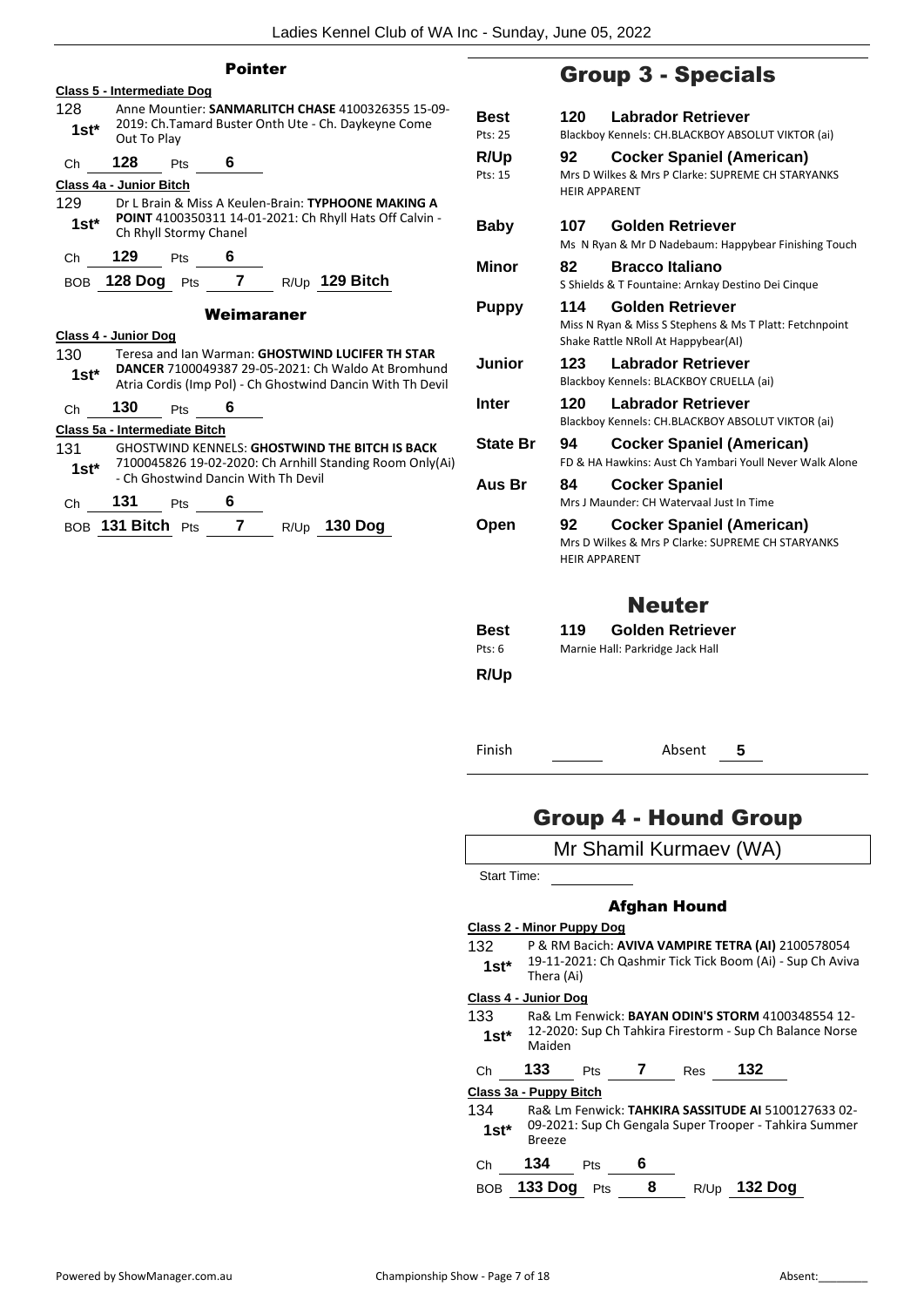| ٠ | <br>--<br>× | m<br>ш | ш |
|---|-------------|--------|---|

# **Class 10 - Australian Bred Dog**

135 Mrs L. Cooper: **CH. EURABBIE KATOS** 2100453537 01-06- Absent 2016: Ch. Baagna Jiminy Cricket - Tamard Thundabird

Ch Pts

# **Class 3a - Puppy Bitch**

136 Ms N Maassen: **ZANDEENA U CAN'T SAY NO TO ME** 2100571113 25-07-2021: Sup. Ch. Zandeena A Twist Of Fate - Ch. Diwali Pajurio Akordas (Imp Ltu) Absent

# **Class 5a - Intermediate Bitch**

| 137    | Mrs L. Cooper: REMWIN SOLATAIRE 2100540166 12-05-                   |
|--------|---------------------------------------------------------------------|
| Ahsent | 2020: Ch. Remwin Wrinkle In Time Ch. Remwin<br><b>Itsallaboutme</b> |
|        |                                                                     |

Ch Pts Res

BOB Pts R/Up

# Beagle

# **Class 1a - Baby Puppy Bitch**

138 H & L GIBSON: **GYNTAF A COLABORATION W KARAKUSH** 210058905 19-02-2022: Ch Karakush Galss Half Full (Imp Nz) - Karakush Its Rhetorical **1st\***

# Dachshund Miniature (Smooth Haired)

#### **Class 3a - Puppy Bitch**

139 S Wilkins: **ANNARIC ROYAL SEA DRAGON** 6100131168 19- 07-2021: Sup Ch Lowenhyte Harry - Diamondrough Autum  $1$ st<sup>\*</sup>  $\frac{0.75}{M}$ 

BOB-Ch **139 Bitch** Pts **6**

# **Greyhound**

# **Class 1 - Baby Puppy Dog**

140 Ms Justine Boreham: **KANATI STORM MAGIC (AI)** 3100447318 29-01-2022: Am Ch Skyhi Breaking The Law 1st\* 3100447318 29-01-2022: Am Ch Skyhi<br>(Imp Usa) - Ch Whirlaway Elara Moon

# Irish Wolfhound

# **Class 5a - Intermediate Bitch**

- 141 S. Runciman: **CUMOCROI AUTUMN OF KENZIE (AI)** 6100125286 20-09-2020: Ocoolio Of First Avenue (Bel) - Ch.
- Fleetwood Lia At Cumocroi (Imp Nzl) **1st\***

BOB-Ch **141 Bitch** Pts **6**

# Pharaoh Hound

# **Class 2a - Minor Puppy Bitch**

142 Alison Chapman: **STARBLUSH HAZEY PROSPERPINA** 3100439405 16-10-2021: Ch. Sleykh King In The North - Starblushtimebomb Absent

BOB-Ch Pts

# Rhodesian Ridgeback

### **Class 11 - Open Dog**

143 Brennan D & Neame S: **HUNTINGRIDGE ROYAL COMMAND (AI)** 2100489523 28-12-2017: Ch. Huntingridge Dougetalion - Ch. Huntingridge London Calling (Ai) **1st\***

| BOB-Ch 143 Dog Pts |  |
|--------------------|--|
|                    |  |

# Saluki

# **Class 4 - Junior Dog**

144 D SIMPSON & A LANGFORD: **ALSHIRA ROBIN** 

**GOODFELLOW (AI)** 2100558385 26-01-2021: Mwinda **1st\* GOODFELLOW (AI)** 2100558385 26-01-2021: Mwinda<br>Zephan (Nzl) - Ch. Dual. Ch. (Lc) Alshira Iolanthe (Ai) Et. Jc.

|        | Class 11 - Open Dog                     |  |                                                             |
|--------|-----------------------------------------|--|-------------------------------------------------------------|
| -445   |                                         |  | Mrs Choila Timson: CHIDDEME CH ITCO7I THE IEWEL KEEDED      |
| Absent |                                         |  | <b>J.C</b> 2100484772 09-10-2017: Sp.Ch.Padtheway It's Your |
|        | Shout - Sp.Ch.Taejaan Jewel Of The Nile |  |                                                             |
|        | $PCDCH$ 144 Don $PID$                   |  | $D/\ln D_{\theta}$                                          |

BOB-Ch **144 Dog** Pts **6** R/Up-Res

# Whippet

# **Class 1 - Baby Puppy Dog** 146 Ann Robert: **ARBEE COONAWARRA** 6100134679 04-02- 2nd 2022: Wingstar Who Shot The Barman - Arbee Poppy

- 147 Ann Robert: **ARBEE GRANGE** 6100134678 04-02-2022: Wingstar Who Shot The Barman - Arbee Poppy **3rd**
- 148 Mr R & Mr A R Beattie: **ARBEE BAROSSA** 6100134677 04- 02-2022: Wingstar Who Shot The Barman - Arbee Poppy **1st\***

# **Class 4 - Junior Dog**

# 149 MISS K BELL: **WHIPSIKAL RUSH OF ADRENALINE**

6100129883 28-05-2021: Sup.Ch.Taejaan Caughtin The Act - Arjai Moves Like A Criminal Absent

#### **Class 9 - State Bred Dog**

150 Mrs A Ferguson: **ANINBRAE STRUTS LIKE A BOSS** 6100114811 08-12-2018: Supch Arjai Like A Criminal - Calahorra River Tigris **1st\***

# Ch **150** Pts **6** Res

# **Class 1a - Baby Puppy Bitch**

- 151 Ann Robert: **ARBEE ADELIADE** 6100134673 04-02-2022: Wingstar Who Shot The Barman - Arbee Poppy **1st**
- 152 Brook Rogers: **TATOOINE GO WITH THE FLOW** 6100134455 23-01-2022: Sup.Ch. Teajaan Caught In The Act - Tatooine
	- Polly Waffle Absent

# **Class 2a - Minor Puppy Bitch**

| 153    | Jo Kramer: ARJAI HEART OF GLASS 6100133011 03-11-     |
|--------|-------------------------------------------------------|
| $1st*$ | 2021: Sup Ch Arjai Like A Criminial - Sup Ch Chakrata |
|        | Mistress Matilda                                      |

#### **Class 3a - Puppy Bitch**

#### 154 Brook Rogers: **TATOOINE GODDESS MAIA** 6100130325 25- Absent 06-2021: Tatooine Fizzy Pop Tatooine Poised Poppy

# **Class 4a - Junior Bitch**

| 155 | MISS K BELL: WHIPSIKAL WHAT A RUSH 6100129886 28-      |
|-----|--------------------------------------------------------|
| 2nd | 05-2021: Sup.Ch.Taejaan Caughtin The Act - Arjai Moves |
|     | Like A Criminal                                        |

156 Mrs A Ferguson: **ANINBRAE DIVINE CALAMITY** 6100128949 21-03-2021: Supch Taejaan Caughtin The Act - Aninbrae **1st**\* <sup>21-03-2021: Sup<br>Just Like A Song</sup>

| Ch. | 153               | <b>Pts</b> | -8 | Res | 156                 |
|-----|-------------------|------------|----|-----|---------------------|
|     | BOB 153 Bitch Pts |            | -9 |     | R/Up <b>150 Dog</b> |

# **Class 18a - Neuter Bitch**

157 Mrs A Ferguson: **CALAHORRA RIVER TIGRIS** 2100444907 10-01-2016: Supch Rushdale Riverman - Neut Ch Calahorra  $1$ St<sup>\*</sup>  $\frac{10-01-2}{\text{Harrods}}$ 

BNOB **157 Bitch** Pts **6** R/Up-Res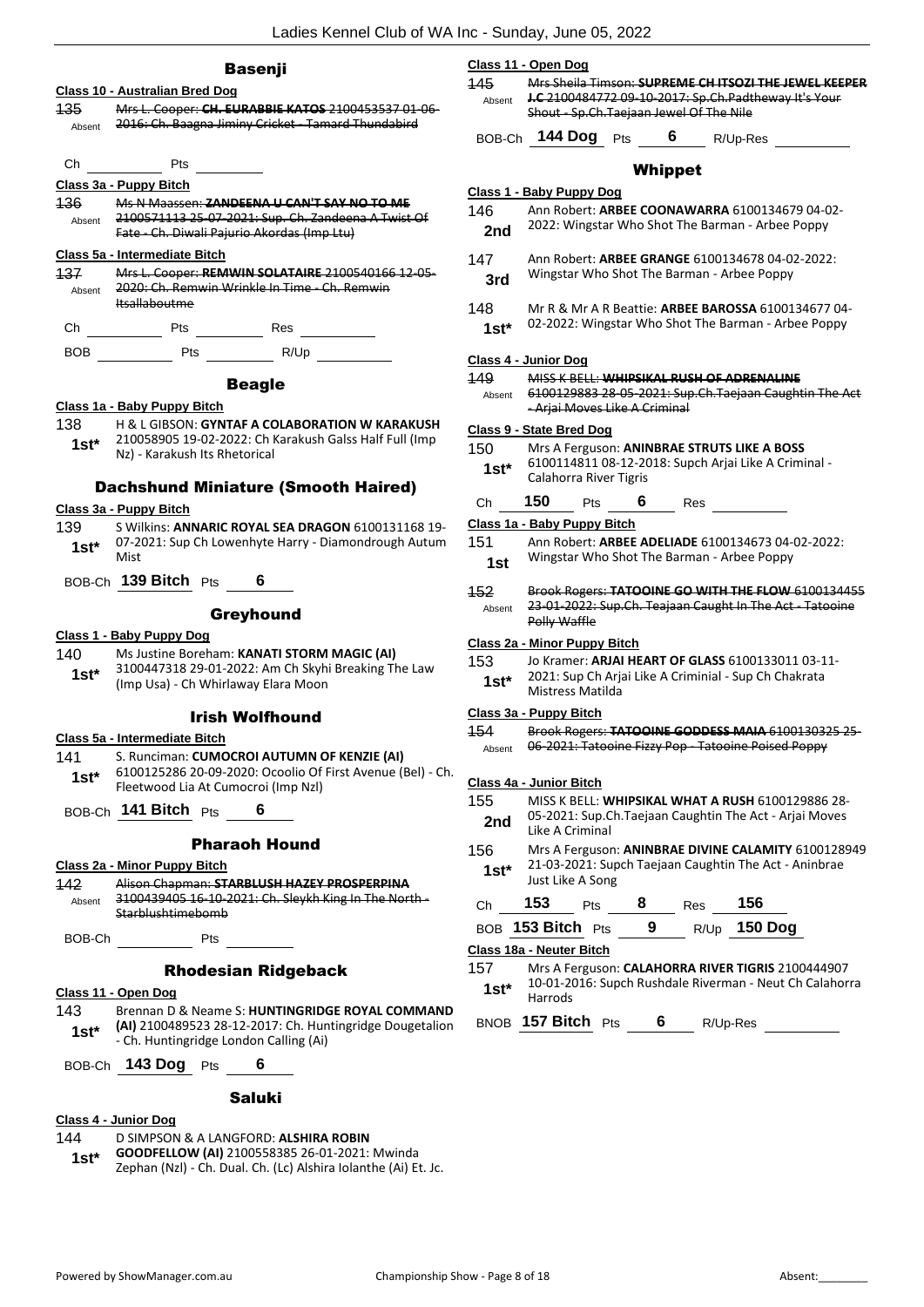# Group 4 - Specials

| <b>Best</b>        | 153<br><b>Whippet</b>                                                                                    |                         |
|--------------------|----------------------------------------------------------------------------------------------------------|-------------------------|
| Pts: 16            | Jo Kramer: Arjai Heart of Glass<br>143<br><b>Rhodesian Ridgeback</b>                                     | $\overline{\mathbf{C}}$ |
| R/Up<br>Pts: 6     | Brennan D & Neame S: HUNTINGRIDGE ROYAL COMMAND                                                          |                         |
|                    | (AI)                                                                                                     | $\overline{\mathsf{C}}$ |
| <b>Baby</b>        | 148<br>Whippet                                                                                           | 4                       |
|                    | Mr R & Mr A R Beattie: ARBEE BAROSSA                                                                     |                         |
| <b>Minor</b>       | 153<br><b>Whippet</b><br>Jo Kramer: Arjai Heart of Glass                                                 |                         |
|                    | <b>Dachshund Miniature (Smooth</b>                                                                       | C                       |
| <b>Puppy</b>       | 139<br>Haired)<br>S Wilkins: ANNARIC ROYAL SEA DRAGON                                                    |                         |
| Junior             | 156<br>Whippet                                                                                           |                         |
|                    | Mrs A Ferguson: Aninbrae Divine Calamity                                                                 | $\overline{\mathbf{C}}$ |
| <b>Inter</b>       | <b>Irish Wolfhound</b><br>141                                                                            |                         |
| <b>State Br</b>    | S. Runciman: Cumocroi Autumn Of Kenzie (AI)<br>150<br><b>Whippet</b>                                     |                         |
|                    | Mrs A Ferguson: ANINBRAE STRUTS LIKE A BOSS                                                              | C                       |
| Aus Br             |                                                                                                          |                         |
|                    |                                                                                                          |                         |
| Open               | 143<br><b>Rhodesian Ridgeback</b>                                                                        |                         |
|                    | Brennan D & Neame S: HUNTINGRIDGE ROYAL COMMAND<br>(AI)                                                  |                         |
|                    |                                                                                                          |                         |
|                    | <b>Neuter</b>                                                                                            |                         |
| Best               | <b>Whippet</b><br>157                                                                                    |                         |
| Pts: 6             | Mrs A Ferguson: Calahorra River Tigris                                                                   |                         |
| R/Up               |                                                                                                          |                         |
|                    |                                                                                                          |                         |
| Finish             | Absent<br>8                                                                                              |                         |
|                    |                                                                                                          |                         |
|                    |                                                                                                          |                         |
|                    | <b>Group 5 - Working Dog Group</b>                                                                       | 1                       |
|                    | Mrs Olga Meyer (WA)                                                                                      |                         |
| <b>Start Time:</b> |                                                                                                          | $\overline{\mathsf{C}}$ |
|                    | <b>Australian Cattle Dog</b>                                                                             |                         |
|                    | <u> Class 4 - Junior Dog</u>                                                                             | $\overline{\mathsf{C}}$ |
| 158<br>Absent      | Mrs S.M. Lippiatt: LANDMASTER MERCY 5100125444 23-<br>03-2021: Ch. Landmaster Show No Mercy - Willowpark |                         |
|                    | <b>Moody Blues</b>                                                                                       |                         |
| BOB-Ch             | Pts                                                                                                      | $\overline{\mathbf{c}}$ |
|                    | <b>Australian Kelpie</b>                                                                                 |                         |
| 159                | <u> Class 1a - Baby Puppy Bitch</u><br>Mrs S Einam: SANDSPRITE BLOSSOM BEACH 6100134204                  |                         |
| $1st^*$            | 10-01-2022: Sandsprite Sunset Seduction - Gr Ch Huntarush<br><b>Blossom Point</b>                        | $\overline{\mathbf{c}}$ |
|                    |                                                                                                          |                         |
|                    | <b>Australian Shepherd</b>                                                                               |                         |
| 160                | <b>Class 2 - Minor Puppy Dog</b><br>M Hondema & A Richardson: ELLAGANT HAPPY TO SEE                      | <u>C</u>                |
| $1st*$             | YOU 3100439955 27-09-2021: Ch Ellagant Capture The<br>Moment - Blueamble Hells Bells                     |                         |
|                    |                                                                                                          |                         |

# **Class 3 - Puppy Dog**

161 Tim Thomas & Belinda West: **OCHAYE GLOBE TROTTER** 4100359582 21-08-2021: Sup Ch Am Ch Impacts Teddy 1st\* 4100359582 21-08-2021: Sup Ch Am Ch Impacts 16<br>Ruxpin (Imp Usa) - Sup Ch Ochaye New Beginnings **Class 4 - Junior Dog** 162 Belinda West: **WILLABAA YOU CAN DREAM IT AT OCHAYE** 3100431736 25-04-2021: Sentikki Absolute Value (Imp Den) 1st\* 3100431736 25-04-2021: Sentikki A<br>Ch Sutters Sitting Pretty (Imp Nz)

# **Class 11 - Open Dog**

| 163    |            |     |     |     | M Hondema & J Burren: BURSIRIUS CAN U FEEL THE LOVE      |
|--------|------------|-----|-----|-----|----------------------------------------------------------|
| Absent |            |     |     |     | (AI) 6100123814 25-06-2020: Ch Cuebiyar Upping The Ante  |
|        |            |     |     |     | -Dual Ch (Ro) Bursirius Hakuna Matata Tk.S Adm. Jdm. Sd. |
|        | Gt. Et. Jc |     |     |     |                                                          |
|        | 162        | Pts | Res | 160 |                                                          |

#### **Class 4a - Junior Bitch**

| 164 | Sophie Robson: ELITEVIEW GRAB THE PRIZE AT NORSONIX     |
|-----|---------------------------------------------------------|
| 1st | RA 3100426484 15-02-2021: Ch Maisilva Rising Empire - T |
|     | Ch Eliteview Taking The Lead Ht                         |

### **Class 9a - State Bred Bitch**

165 Miss J Burren: **BURSIRIUS JUST KEEP SWIMMING RN** 6100130060 11-06-2021: Ch Cuebiyar Upping The Ante (Ai) - Dual Ch (Ro) Bursirius Hakuna Matata Tk.S Adm Jdm Et Jc Rae Gd Sd **1st\***

# **Class 11a - Open Bitch**

| 166<br>$1st*$ |                | <b>Snuffing Else Matters</b> |    |      | Tim Thomas & Belinda West: CH OCHAYE ROCK MY<br>WORLD 4100305693 05-04-2018: Am Gr Ch Hk Gr Ch Aus<br>Sup Ch Impacts Pop Rocks Gcg (Imp Hk) - Ch Ochaye |
|---------------|----------------|------------------------------|----|------|---------------------------------------------------------------------------------------------------------------------------------------------------------|
| Сh            | 165            | <b>Pts</b>                   | 8  | Res  | 166                                                                                                                                                     |
| <b>BOB</b>    | <b>162 Dog</b> | <b>Pts</b>                   | 11 | R/Up | <b>160 Dog</b>                                                                                                                                          |

# Belgian Shepherd Dog (Malinois)

#### **Class 10a - Australian Bred Bitch**

| 167    | Sofiana Alford: CH MALINWORKX DIZZY 4100308714 04- |
|--------|----------------------------------------------------|
| $1st*$ | 06-2018: Vonlindehof Arek (Ai) - Nordenstamm Chase |

BOB-Ch **167 Bitch** Pts **6**

# Border Collie

|                                        |     | Class 1 - Baby Puppy Dog                      |   |     |                                                                                                                                                              |  |
|----------------------------------------|-----|-----------------------------------------------|---|-----|--------------------------------------------------------------------------------------------------------------------------------------------------------------|--|
| 168<br>2nd                             |     | Noblestarzz Diamond N Th Bluff                |   |     | Dr. A Smith: NOBLESTARZZ TURN UP THE LIGHTS<br>6100134558 06-02-2022: Ch. Tullaview Turn Me Loose -                                                          |  |
| 169<br>$1st^*$                         |     | Aust Ch Tullacrest Panic At The Disco         |   |     | F.D & H.A Hawkins: NOBLESTARZZ DONTPANIC JUSTFIRE<br>6100134055 07-01-2022: Sup Ch Nahrof Fire When Ready -                                                  |  |
|                                        |     | <b>Class 2 - Minor Puppy Dog</b>              |   |     |                                                                                                                                                              |  |
| 170<br>1st                             |     |                                               |   |     | Ms D P Rose: DAYRE EMPYRE OF THE DRAGON<br>6100133500 03-12-2021: Bazentills Hot Foot Hamish (Imp<br>Uk) - Dual Ch (T) Dayre Chyme Of The Dragon Ccd Ra Tsdx |  |
| Class 4 - Junior Dog<br>171<br>$1st^*$ |     | Isle Of Skye Ud. Rae. Ad. Jd.                 |   |     | Dr. A Smith: CAMBRAE MIDNIGHT SKY 5100124052 21-03-<br>2021: Ch. Wynnlake A Drop In The Ocean - Ch. Waveney                                                  |  |
| Class 11 - Open Dog                    |     |                                               |   |     |                                                                                                                                                              |  |
| 172<br>$1st^*$                         |     | Eclipse - Ch Tullaview This Much Is True (Ai) |   |     | Mrs P Smith & Mrs C Spencer: TULLAVIEW TRUTH BE TOLD<br>(AI) 2100547154 09-09-2020: Nz Ch Waveney Kozmic                                                     |  |
| Сh                                     | 172 | Pts                                           | 8 | Res | 171                                                                                                                                                          |  |

**Class 1a - Baby Puppy Bitch**

#### 173 Dr. Ambre Smith: **NOBLESTARZZ READY AIM PARTY**

6100134056 07-01-2022: Sup. Ch. Nahrof Fire When Ready 1st <sup>6100134056</sup> 07-01-2022: Sup. Ch.<br>Ch. Tullacrest Panic At The Disco

# **Class 2a - Minor Puppy Bitch**

174 Dr. A Smith: **NOBLESTARZZ LOVE ME TIPSY** 6100131854 11- 09-2021: Ch. Tullacrest Who Shot The Barman - Ch. 1st\* UP-2021: Ch. Tullacrest who sho<br>Noblestarzz Love At Firstsight Et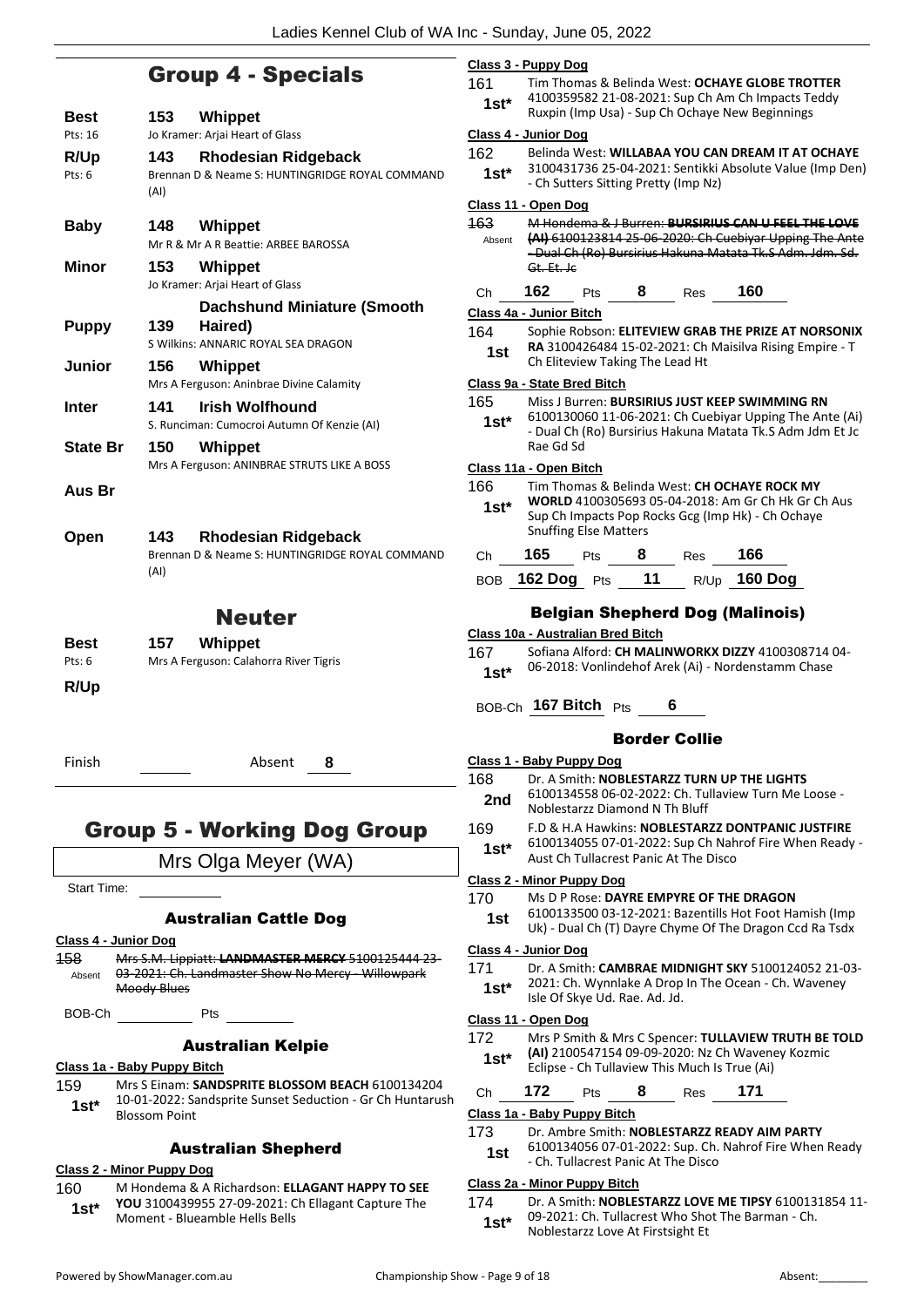### **Class 9a - State Bred Bitch**

| <b>175</b> | Mary McCurdy: NOBLESTARZZ TRIBUTE TO BORDERFAME       |
|------------|-------------------------------------------------------|
| Absent     | 6100116331 15-04-2019: Borderfame Touch O Light - Ch. |
|            | Noblestarzz Love At Firstsight Et.                    |
|            |                                                       |

# **Class 10a - Australian Bred Bitch**

176 Dr. A Smith: **NOBLESTARZZ CONFETTI N MY HAIR** 6100125248 25-09-2020: Am Gr. Ch Borderton Lou Easy An I A - Ch. Noblestarzz Symphony Oth Wind **1st\***

### **Class 11a - Open Bitch**

- 177 Ms D P Rose: **TRI CH (T) (TS) DAYRE CHYME OF THE DRAGON CD RA** 6100115028 29-12-2018: Sup Ch Winpara Welcome To The Jungle (Ai) - Tri Ch (Ts) (T) Ts Grand Ch. Syryne Spiryt Of The Dragon Cd Re Rae Pt **1st**
- Ch **174** Pts **8** Res **177**
- BOB **172 Dog** Pts **11** R/Up **174 Bitch**

### **Class 18 - Neuter Dog**

178 C Freele: **TS GR CH, TRI CH (TS) (T) SYRYNE HEART OF THE DRAGON CCD PT RN** 2100463266 05-11-2016: Triple Ch (A) (T) Tsch Winpara Soul Dragon Cdx Re Adm15 Jdm16 Ado27 Jdo25 Gdm Sdm Spdm Et Htmi Dwdfs - Sup Ch Syryne Burning Embers Ht **1st\***

Neuter **178** Pts **6**

# **Class 18a - Neuter Bitch**

179 Miss C Mews: **NEUT CH T.CH WINPARA DELTA V HT** 6100099917 29-01-2016: Winpara Hollywood Heartthrob - Winpara You Had Me At Hello Absent

| Neuter |                  | Pts |   |      |
|--------|------------------|-----|---|------|
|        | BNOB 178 Dog Pts |     | 6 | R/Up |

# Collie (Rough)

#### **Class 2 - Minor Puppy Dog**

180 S Mallia and D Wright: **ARRANBRAE POLAR ECLIPSE** 6100133366 05-11-2021: Ch Joshwyn It Had To Be Blue - **Stable BLUOL33366 US-11-2021: Charge**<br>**1st<sup>\*</sup>** Schiehallion Beautiful Inblack

#### **Class 3 - Puppy Dog**

181 Gary Credaro: **ARRANBRAE DUSK TILL DAWN** 6100133368 05-11-2021: Ch. Joshwyn It Had To Be Blue - Schiehallion **1st\*** Ub-11-2021: Ch. J<br>Beautiful Inblack

# Ch **180** Pts **7** Res **181**

#### **Class 4a - Junior Bitch**

- 182 Miss A Millar: **COLTIE SHEER ELEGANCE AT COZIM** 3100426258 05-03-2021: Ch.Coltie Livin The Dream - 1st\* 3100426258 05-03-2021: Ch.<br>Ch.Strathaven Pure Elegance
- 183 Mrs P Wilkins: **ELLERRAN DREAM BIG** 2100555245 29-12- 2020: Ellerran Captivatin Highlights - Ch Ellerran Parti **2nd** <sup>2020</sup> Elle

#### **Class 11a - Open Bitch**

184 D&S NORTH: **CH ALISTONE WORK OF ART** 3100374224 09- 04-2018: Kerrieloch Mr Money Bags - Alistone Fire In The **1st**\*  $\frac{04}{Skv}$ Ch **182** Pts **8** Res **184**

| <b>VIL</b> | $\overline{\phantom{a}}$ | $\overline{\phantom{a}}$ | nes. | - 197            |
|------------|--------------------------|--------------------------|------|------------------|
|            | BOB 182 Bitch Pts        | 10                       |      | $R/Up$ 184 Bitch |

#### Finnish Lapphund

#### **Class 2a - Minor Puppy Bitch**

185 Mrs B & Ms SE Laurin: **MIRAWEE STARLIGHT MELODY** 6100132294 02-10-2021: Ch Ukkonen Sirius Starchaser - Ch **1st**\* b100132294 02-10-2021: Ch UKKohen Siri

BOB-Ch **185 Bitch** Pts **6**

# German Shepherd Dog

# **Class 3a - Puppy Bitch**

- 186 D & C Willis: **GRANDWEST QUEEN KAYLA** 6100130745 12-
- 07-2021: Wulkano-Uno Von Schnitzerteam (Imp Hun) **1st\*** 07-2021: Wulkano-Und<br>Grandwest Queen Bee
- **Class 4a - Junior Bitch**
	- 187 R Laubsch: **BRONBOREO KARMA AZ** 6100129839 24-04- 2021: Wulkano-Uno Von Schnitzerteam (Imp Hun) - 1st\* <sup>2021.</sup> Wulkano-O

BOB-Ch **187 Bitch** Pts **7** R/Up-Res **186 Bitch**

# German Shepherd Dog (Long Stock Coat)

# **Class 5 - Intermediate Dog**

- 188 Mrs J Raven: **CH.ELKALA ROYAL LOGAN** 6100122275 03-04-
- 2020: Ch.Volscaro Lenton Brae Cd.Re.Et. Elkala Aryas 1st<sup>\*</sup> <sup>2020: Ch.</sup><br>Game On

# **Class 1a - Baby Puppy Bitch**

- 189 Mr M Wellock: **BRONBOREO ALL TAT SASS** 6100134386 27- 12-2021: Wulkano-Uno Von Schnitzerteam - Bronboreo Vejaja **1st\***
- BOB-Ch **188 Dog** Pts **6**

# Norwegian Buhund

#### **Class 1a - Baby Puppy Bitch**

- 190 Mrs D. MacDonald: **BLACKCOMBE BIBIANA** 5100129765
- 13-01-2022: Kyon's Urban Legend (Imp Usa) No
	- Uch.Ch.C.I.B Rennedal's Brynhild Skjoldmoy (Imp Nor) **1st\***

# Old English Sheepdog

- **Class 9 - State Bred Dog**
- 191 Dr Fiona Lacey: **MALIZIOSO JUST LIKEABEAR** 6100119810 13-10-2019: No Uch Likeabear Attention Please - Ch Woolebull Scarlett Spirit **1st\***
- Ch **191** Pts **6**

# **Class 2a - Minor Puppy Bitch**

- 192 Dr Fiona Lacey: **MALIZIOSO EYES OF AN ANGEL** 6100133403 24-11-2021: Ch Malizioso Let's Go Dutch - Ch Woolebull Under The Radar **1st\***
- Ch **192** Pts **6**
- BOB **191 Dog** Pts **7** R/Up **192 Bitch**

#### Puli

- **Class 5 - Intermediate Dog**
- 193 PENNY KELLY AND SUE HUEBNER: **CH CORDMAKER RAINBOW CONNECTION** 06617-2020 23-06-2020: Sup / Nz Supreme Ch Cordmaker Wearing Of The Green - Nz Ch Cordmaker Gretel Pastetel Absent

BOB-Ch Pts

# Shetland Sheepdog

**Class 1 - Baby Puppy Dog**

194 MRS C & MISS E LUXFORD: **AMBERMOON XPELL ALL DOUBTS** 6100134853 23-02-2022: Ch. Ambermoon Heat Of The Night - Ambermoon On A Witch Hunt Absent

#### **Class 4 - Junior Dog**

- 195 Mrs G Hesketh: **SHATRIN BLESSED BE** 4100354384 16-04-
	- 2021: Shatrin Praise Be Shatrin Hold My Halo **1st\***

#### **Class 5 - Intermediate Dog**

196 Ms J Harris & Ms A Stanton: **AUST CH LURIKEEN DRIVEIT LIKEYASTOLEIT** 6100125956 23-10-2020: Louanda Dont Hold Back - Lurikeen Flippin Fabulous **1st\***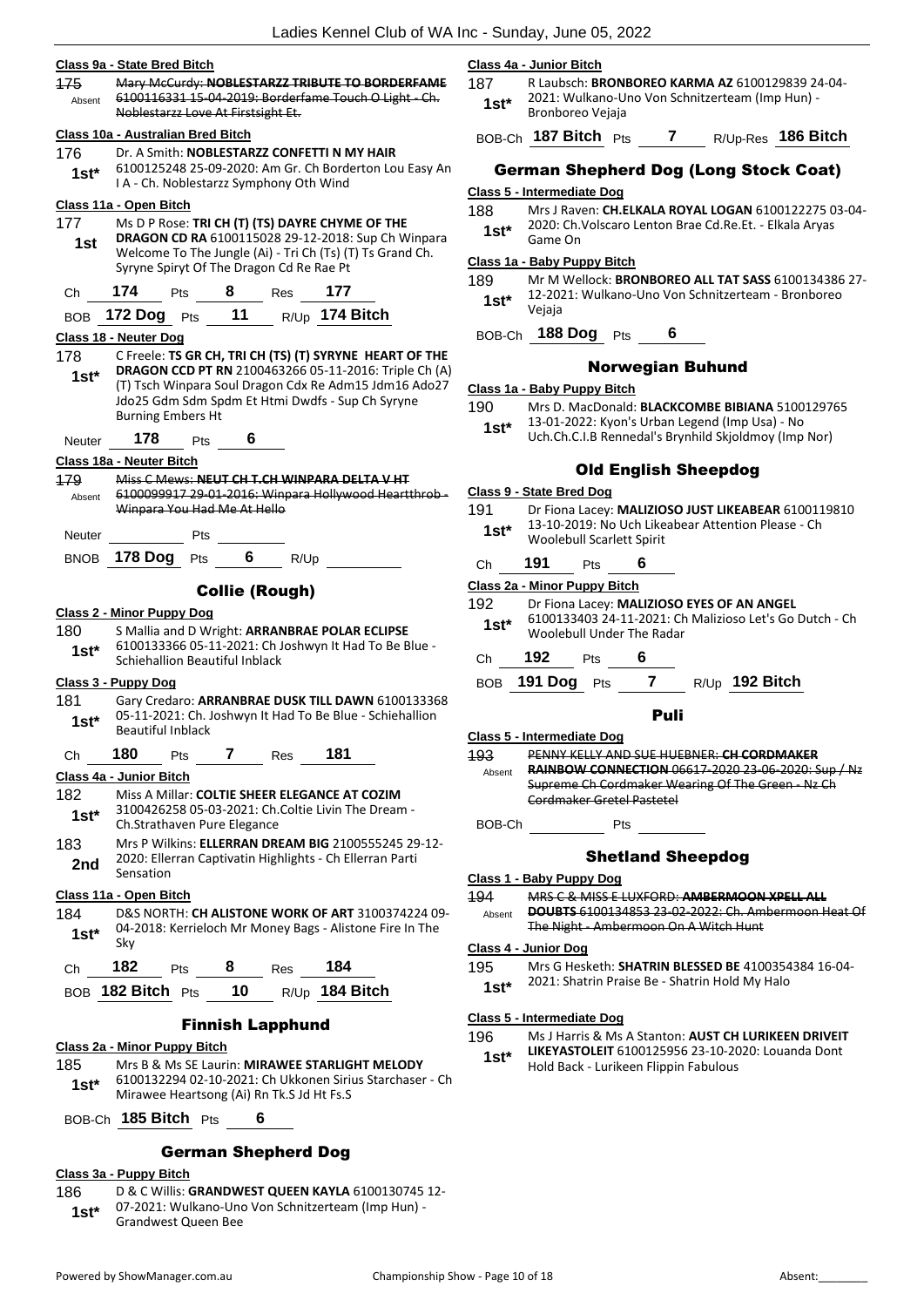|                                          | Class 11 - Open Dog |                                                               |     |         |                                                                                                                                                                                                          |  |
|------------------------------------------|---------------------|---------------------------------------------------------------|-----|---------|----------------------------------------------------------------------------------------------------------------------------------------------------------------------------------------------------------|--|
| 197<br>$1st^*$                           |                     |                                                               |     |         | F.D. & H.A. Hawkins: AUST CH LOUANDA HOT SUMMER<br>NIGHTS 3100381991 20-09-2018: Aust Ch Louanda Dare To                                                                                                 |  |
| 198<br>Absent                            |                     |                                                               |     |         | Differ - Uk Ch Lavika Summer Time (Jw) (Imp Uk)<br>MRS C & MISS E LUXFORD: CH. AMBERMOON HEAT OF THE<br>NIGHT 6100103915 23 02 2017: Sup. Ch. Ambermoon Hear<br>Me Roar Ch. Ambermoon Fashioned In Sable |  |
| Ch                                       | 195                 | Pts                                                           | 8   | Res     | 196                                                                                                                                                                                                      |  |
|                                          |                     | Class 1a - Baby Puppy Bitch                                   |     |         |                                                                                                                                                                                                          |  |
| 199<br>Absent                            |                     | The Night - Ambermoon On A Witch Hunt                         |     |         | MRS C & MISS E LUXFORD: AMBERMOON AND JUST LIKE<br><b>THAT 6100134854 23-02-2022: Ch. Ambermoon Heat Of</b>                                                                                              |  |
|                                          |                     | Class 5a - Intermediate Bitch                                 |     |         |                                                                                                                                                                                                          |  |
| 200<br>1st                               |                     | Yasdnil Whispers In The Dark                                  |     |         | J L Mitchell: YASDNIL WHISPERS IN THE BREEZE<br>6100126424 15-11-2020: Ch Aerten I Did It My Way -                                                                                                       |  |
|                                          |                     | Class 9a - State Bred Bitch                                   |     |         |                                                                                                                                                                                                          |  |
| 201<br>1st*                              |                     | Talkn About My Girl                                           |     |         | Ms J Harris & Ms A Stanton: <b>SUPREME CHAMPION</b><br>LURIKEEN TO GLAM T GIVE A DAMN 6100098315 07-04-<br>2016: Ch Charmhill Jacquescartier - Neuter Ch Lurikeen                                        |  |
|                                          |                     | Class 10a - Australian Bred Bitch                             |     |         |                                                                                                                                                                                                          |  |
| 202<br>$1st*$                            |                     | Neut Ch Glenmira Hope Diamond                                 |     |         | Mrs G Hesketh: AUST CH GLENMIRA DIAMOND KEEPSAKE<br>6100119401 23-10-2019: Ch Hartly Keep Commenting - Ch                                                                                                |  |
| Ch                                       | 202                 | Pts                                                           | 8   | Res 201 |                                                                                                                                                                                                          |  |
|                                          |                     | BOB 202 Bitch Pts                                             | 11  |         | R/Up 201 Bitch                                                                                                                                                                                           |  |
| Class 18a - Neuter Bitch                 |                     |                                                               |     |         |                                                                                                                                                                                                          |  |
| 203<br>1st*                              |                     | Lurikeen Little Miss Norti                                    |     |         | Ms J Harris & Ms A Stanton: NEUTER CHAMPION LURIKEEN<br>TALKN ABOUT MY GIRL 6100085230 09-11-2013: Aust Ch<br>Lyndream U Dont Say - Neuter Grand Ch & Aust Ch                                            |  |
|                                          |                     | BNOB 203 Bitch Pts                                            | - 6 |         | R/Up-Res                                                                                                                                                                                                 |  |
|                                          |                     |                                                               |     |         |                                                                                                                                                                                                          |  |
|                                          |                     | <b>Welsh Corgi (Pembroke)</b><br>Class 2a - Minor Puppy Bitch |     |         |                                                                                                                                                                                                          |  |
| 204<br>$1st*$                            | Skye (Ai)           |                                                               |     |         | Mrs L Evans: TREHILYN SKYE HI SPARKLES 6100132010 20-<br>09-2021: Ch. Trehilyn Take It Easy - Ch. Trehilyn Touch The                                                                                     |  |
| Class 3a - Puppy Bitch<br>205.<br>Absent |                     |                                                               |     |         | S.M.Lippiatt: WESTEND DOCKERS DARE TO DREAM<br>6100131033 19-07-2021: Llamcorg Stars Kandy Man-                                                                                                          |  |
|                                          |                     | Westend Back To Bransby                                       |     |         |                                                                                                                                                                                                          |  |
|                                          |                     |                                                               |     |         |                                                                                                                                                                                                          |  |
|                                          |                     |                                                               |     |         | BOB-Ch 204 Bitch Pts 6 R/Up-Res ________                                                                                                                                                                 |  |
|                                          |                     |                                                               |     |         |                                                                                                                                                                                                          |  |
|                                          |                     |                                                               |     |         |                                                                                                                                                                                                          |  |

# Group 5 - Specials

| Best            | 162<br><b>Australian Shepherd</b>                                                      |
|-----------------|----------------------------------------------------------------------------------------|
| Pts: 25         | Belinda West: Willabaa You Can Dream It At Ochaye                                      |
| R/Up            | 185<br><b>Finnish Lapphund</b>                                                         |
| Pts: 15         | Mrs B & Ms SE Laurin: Mirawee Starlight Melody                                         |
| <b>Baby</b>     | 190<br>Norwegian Buhund                                                                |
|                 | Mrs D. MacDonald: Blackcombe Bibiana                                                   |
| <b>Minor</b>    | 185<br><b>Finnish Lapphund</b>                                                         |
|                 | Mrs B & Ms SE Laurin: Mirawee Starlight Melody                                         |
| <b>Puppy</b>    | 161<br><b>Australian Shepherd</b><br>Tim Thomas & Belinda West: Ochaye Globe Trotter   |
| Junior          | 162<br><b>Australian Shepherd</b><br>Belinda West: Willabaa You Can Dream It At Ochaye |
| Inter           | 196<br><b>Shetland Sheepdog</b>                                                        |
|                 | Ms J Harris & Ms A Stanton: Aust Ch Lurikeen Drivelt<br>LikeYaStoleIt                  |
| <b>State Br</b> | 201<br><b>Shetland Sheepdog</b>                                                        |
|                 | Ms J Harris & Ms A Stanton: Supreme Champion Lurikeen<br>To Glam T Give A Damn         |
| Aus Br          | 202<br><b>Shetland Sheepdog</b><br>Mrs G Hesketh: Aust Ch Glenmira Diamond Keepsake    |
| Open            | 172<br><b>Border Collie</b>                                                            |
|                 | Mrs P Smith & Mrs C Spencer: TULLAVIEW TRUTH BE TOLD<br>(AI)                           |
|                 | <b>Neuter</b>                                                                          |
| Best            | <b>Shetland Sheepdog</b><br>203                                                        |
| Pts: 7          | Ms J Harris & Ms A Stanton: Neuter Champion Lurikeen                                   |
|                 | Talkn About My Girl                                                                    |
| R/Up            | <b>Border Collie</b><br>178                                                            |
|                 | C Freele: TS GR CH, TRI CH (TS) (T) Syryne Heart of the<br>Dragon CCD PT RN            |
| Finish          | Absent<br>9                                                                            |
|                 |                                                                                        |

# Group 6 - Utility Group

Mrs Jeni Sach (WA)

Start Time:

# Akita

**Class 2a - Minor Puppy Bitch** 206 Mr. A.Hartanto & Mrs. J. Wiltshire: **RYERSON I WANT THAT ONE (AI)** 7100050043 03-10-2021: Irl.Ch , Uk. Ch. Melodor All Hell Broke Loose (Uk) - Aust. Ch. Ryerson Pearl Harbour **1st\***

# **Class 5a - Intermediate Bitch**

- 207 Mr. Ali Hartanto: **SENDOSAN PROVIDENCE (IMP. FRANCE)** LOF54124/773 22-09-2019: Triumf Sibiri Magnat (Usa) - 1st\* LOF54124/773 22<br>Sendosan Naevia
- BOB-Ch **206 Bitch** Pts **7** R/Up-Res **207 Bitch**

# Alaskan Malamute

# **Class 4 - Junior Dog**

208 Jenn Lawrence: **WOLFPROUD LOS ANGELES** 6100130424 06-05-2021: Sup Ch Whitewarrior Ice Wolf Standing.(Ai) - **1st**\* Ub-Ub-2021: Sup Ch Whitewar<br>Aust Ch Piolak Walking Street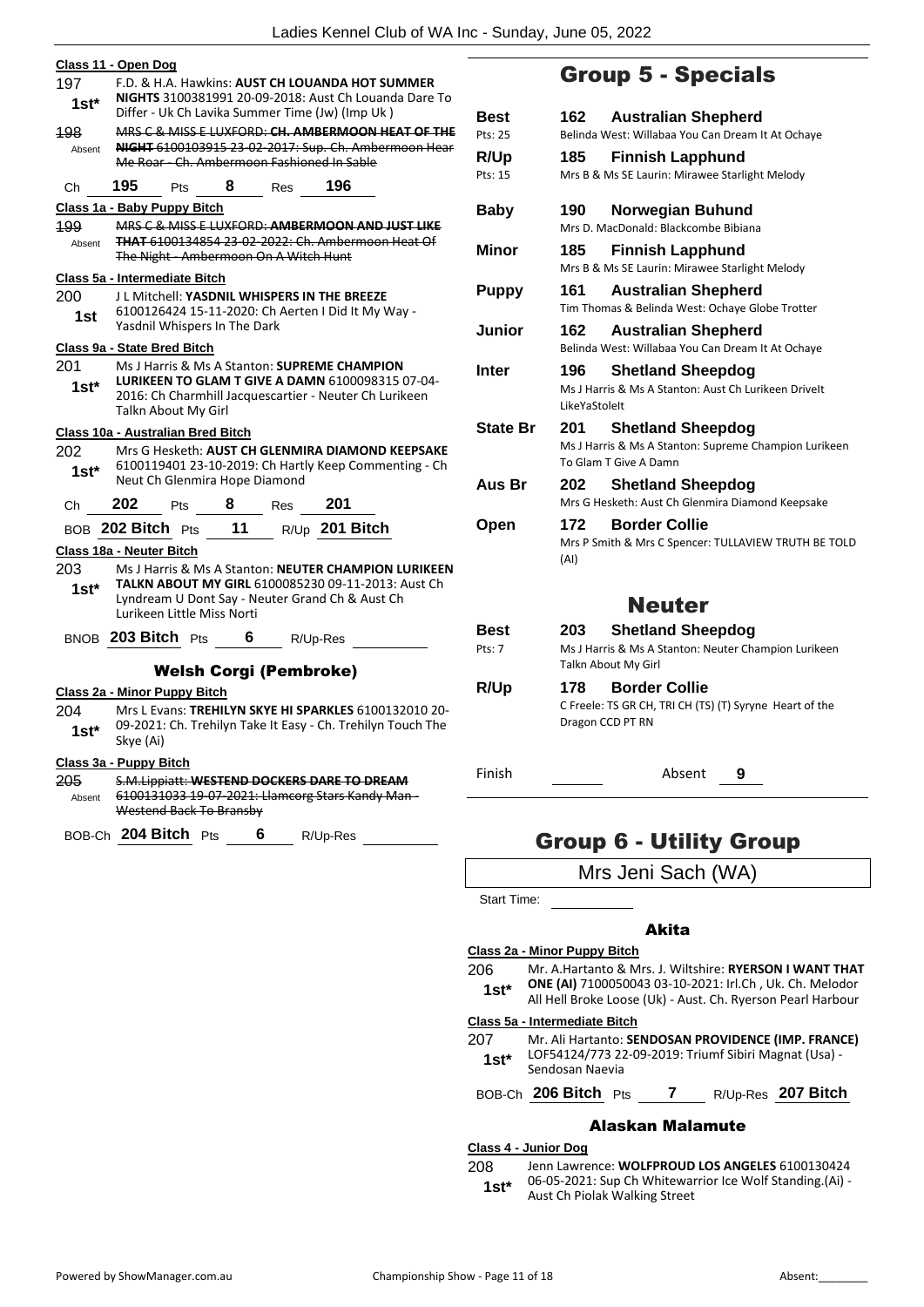# **Class 9 - State Bred Dog**

|         | Class 9 - State Bred Dog      |                              |                    |                                         |                                                                                                                 |  |
|---------|-------------------------------|------------------------------|--------------------|-----------------------------------------|-----------------------------------------------------------------------------------------------------------------|--|
| Absent  |                               | (Ai) - Darksky Regis Heiress |                    |                                         | <b>209 Frantawrence: GRAND CH PIOLAK THOR RAGNAROK</b><br>6100101285 19-09-2016: Ch Whitewarrior Red Klouds War |  |
| Ch      |                               |                              |                    | 208 Pts 6 Res                           |                                                                                                                 |  |
|         | Class 4a - Junior Bitch       |                              |                    |                                         |                                                                                                                 |  |
|         |                               |                              |                    |                                         | 210 Jenn Lawrence: WOLFPROUD FLORADA 6100131248 03-                                                             |  |
|         |                               | Wolfproud Mississippi (Ai)   |                    |                                         | 1st 06-2021: Aust Champion Wolfproud Hollywood -                                                                |  |
|         | Class 5a - Intermediate Bitch |                              |                    |                                         |                                                                                                                 |  |
| 211     |                               |                              |                    |                                         | Jenn Lawrence: WOLFPROUD SANTA FE 6100125923 08-                                                                |  |
|         | Wolfproud Mississippi         |                              |                    |                                         | 1st* 11-2020: Australian Champion Wolfproud Hollywood -                                                         |  |
|         |                               |                              |                    |                                         |                                                                                                                 |  |
|         |                               |                              |                    |                                         | Ch 211 Pts 7 Res 210<br>BOB 208 Dog Pts 8 R/Up 211 Bitch                                                        |  |
|         |                               |                              |                    | <b>Bernese Mountain Dog</b>             |                                                                                                                 |  |
|         | Class 4 - Junior Dog          |                              |                    |                                         |                                                                                                                 |  |
|         |                               |                              |                    |                                         | 212 Mr D & Mrs G May & Mrs R Jackson: SENNEN CATCH EM BY                                                        |  |
| $1st^*$ |                               |                              |                    | Moment - Sennen Isnt She Something (Ai) | SURPRISE 6100129730 28-04-2021: Ch Sennen Kodak                                                                 |  |
|         | BOB-Ch 212 Dog Pts 6          |                              |                    |                                         |                                                                                                                 |  |
|         |                               |                              | <b>Bullmastiff</b> |                                         |                                                                                                                 |  |
|         | Class 1 - Baby Puppy Dog      |                              |                    |                                         |                                                                                                                 |  |
|         |                               |                              |                    |                                         | 213 Roni Oma: COSTOG KILLERTONS GUARD 6100133562 06-                                                            |  |
|         | Up A Storm                    |                              |                    |                                         | 1st* 12-2021: Nz Ch Gameguard Wicked Ways - Ch Remyk Bru                                                        |  |

#### **Class 1a - Baby Puppy Bitch**

# 214 Esiuw Bennier: **BANOBRAE CHANCE IN A MILLION**

- 3100443225 20-12-2021: Ch. Bullmaster Pinball Wizard **2nd** 3100443225 20-12-2021:<br>Banobrae Blackberry Tart
- 215 Roni Oma: **COSTOG KILLERTONS GRACE** 6100133563 06- 12-2021: Nz Ch Gameguard Wicked Ways - Ch Remyk Bru 1st <sup>12-2021: N<sub>4</sub></sup>

# Cane Corso

# **Class 2 - Minor Puppy Dog**

216 Karl Edwards: **TERRAVALLEY VADER** 2100579162 04-11- 2021: Bobar Custodi Nos - Redgladiator Valeria **1st\***

### Ch **216** Pts **6**

# **Class 5a - Intermediate Bitch**

- 217 BELINDA ALLEN: **REDGLADIATOR ISABELLA** 2100547770 23- 08-2020: Srb.Ch.Varon Custodi Nos (Imp Srb) - Redgladiator 1st<sup>\*</sup> <sup>U8-2020</sup><br>Danielle
- Ch **217** Pts **6**
- BOB **217 Bitch** Pts **7** R/Up **216 Dog**

### Dobermann

# **Class 1a - Baby Puppy Bitch**

- 218 VALKYRIAN DOBERMANNS: **VALKYRIAN ALICE CREEK** 6100134189 21-12-2021: Macaco's Kaiko (Imp Arg) -
- Valkyrian Lena Thorul (Imp Usa) **1st\***

# **Class 3a - Puppy Bitch**

219 VALKYRIAN DOBERMANNS: **VALKYRIAN VIOLET BROOK** 6100130539 11-06-2021: Valkyrian Luthor Corp (Imp Usa) - Ch Valkyrian Annie Brook Td **1st\***

BOB-Ch **219 Bitch** Pts **6**

# Neapolitan Mastiff

# **Class 3a - Puppy Bitch**

220 Vivian Veljacich: **TOAWHAIAPU AROHA MANUKA** 09083- 2021 13-08-2021: Toawhaiapu Thors Kaha Tane - Italiano Aroha Tamaiti Absent

BOB-Ch Pts

# Newfoundland

# **Class 3 - Puppy Dog**

221 Mrs A Maka & Miss N Ryan: **HAPPYBEAR JUST ONE LOOK (AI)** 6100131065 26-07-2021: Ch. Yesallaw Black Friday Magic At Paddlepaws (Ai) - Ch. Happybear Shes Got The Look (Ai) **1st\***

# **Class 5 - Intermediate Dog**

#### 222 Miss N Ryan: **CH. HAPPYBEAR LOOK WHO'S TALKING(AI)**

6100118793 16-08-2019: Am. Ch Oukaya Forever Louder Than Words At Paramount 'N' Bowater - Ch Happybear Precious Gem **1st\***

#### **Class 9 - State Bred Dog**

223 Miss N Ryan: **CH. HAPPYBEAR MR BRYTSYDE( AI)** 6100118795 16-08-2019: Am. Ch Oukaya Forever Louder Than Words At Paramount 'N' Bowater - Ch Happybear Precious Gem Absent

# BOB-Ch **222 Dog** Pts **7** R/Up-Res **221 Dog**

# Pyrenean Mountain Dog

#### **Class 11 - Open Dog**

224 Ms C Rose: **CH TARAM MYSTIC MAN** 2100514271 27-12- 2018: Andorra Mystic Frost - Andorra Flying Angel **1st\***

# Ch **224** Pts **6**

# **Class 10a - Australian Bred Bitch**

- 225 Paul Harrison: **PYRBIJOUR REACH FOR THE STARS**
- 3100420547 02-11-2020: Pyrbijour D Artagnan Pyrbijour 1st<sup>\*</sup> <sup>3100420547</sup><br>Wildest Dreams
- Ch **225** Pts **6**
- BOB **224 Dog** Pts **7** R/Up **225 Bitch**

#### Rottweiler

# **Class 1 - Baby Puppy Dog**

- 226 Mrs Carla van Verseveld: **GELDERLAND QUEENSBURY**
- **RULES** 610013463 20-01-2022: Ch Ubersein Jive Talkin Gelderland Law Of Attraction (Ai) **1st\***

# **Class 10 - Australian Bred Dog**

- 227 Mrs C van Verseveld & Mrs L Russell: **CH UBERSEIN JIVE** 
	- **TALKIN** 3100404259 20-01-2020: Ch Ubersein Lucky Luciano - Ch Cobilde Sweet Temptation **1st\***
	-

# **Class 11 - Open Dog**

- 228 A godsell & kerryn o'brien: **CH TYKERNA WAR MACHINE** 5100094048 17-04-2016: Lex Vom Haus Edelstein (Hrv) - Tykerna Kiss This Absent
- Ch **227** Pts **6** Res

# **Class 1a - Baby Puppy Bitch**

- 229 Mrs Carla van Verseveld: **GELDERLAND QUEENS GAMBIT** 610013460 20-01-2022: Ch Ubersein Jive Talkin -
	- Gelderland Law Of Attraction (Ai) **1st**

### **Class 4a - Junior Bitch**

- 230 Sharon Gossage: **JAMZAABA VZ OPALS N PEARLS (AI)**
- 6100126746 17-12-2020: Vicco Rott- House Covic (Imp Srb) - Jamzaaba Heaven Is (Ai) **1st\***

# **Class 9a - State Bred Bitch**

- 231 Haley Shaw: **VONHALLA INDI** 6100113226 21-09-2018:
	- Amboss Vom Kummelsee (Imp Deu) Vonhalla Candi **1st\***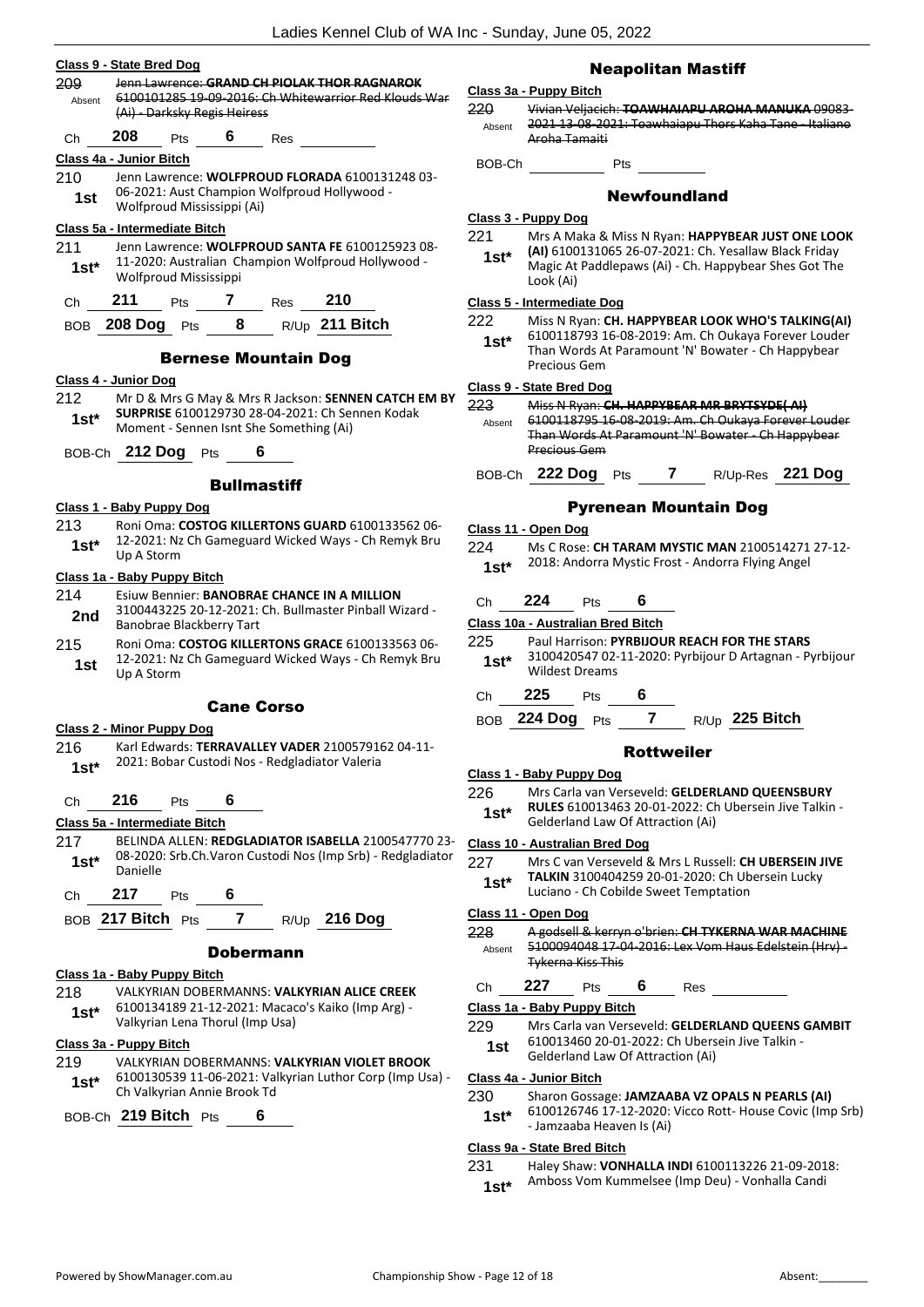# **Class 11a - Open Bitch**

232 Sharon Gossage: **JAMZAABA VZ NEVERMIND** 6100126104 03-11-2020: Vonzennith Yull - Ch Jamzaaba Daring With 1st<sup>\*</sup> Destiny

| Ch | 232             | <b>Pts</b> | 8   | Res | 231              |
|----|-----------------|------------|-----|-----|------------------|
|    | BOB 227 Dog Pts |            | - 9 |     | $R/Up$ 232 Bitch |

#### Schnauzer

### **Class 2 - Minor Puppy Dog**

- 233 CAROL FILBEY: **DOENITZ ANDREYE VICH (AI)** 3100438943 11-10-2021: Nichi Stradivarius At Miccosukees (Imp Uk) - Doenitz I Tonya **1st\***
- 234 Mrs RJ Mather: **AUGAPFEL EARTHEN SOURCE EDGAR** 6100133298 10-11-2021: Ch. Doenitz Storm Chaser (Iid) - 2nd b100133298 10-11-2021: Cn. Dow<br>Ch. Fruhling Carribean Miss Nina

# **Class 4 - Junior Dog**

235 CAROL FILBEY: **ALEMANNISCH CONTE** 4100356548 26-05- 2021: Nichi Stradivarius At Miccosukees (Imp Uk) - **1st 2021: Nichi Stradivarius At IV**<br>Alemannisch Shift Jubilation

#### **Class 10 - Australian Bred Dog**

- 236 CAROL FILBEY: **FRUHLING SOLID ROCK** 6100111251 01-04-
	- 2018: Ch Fruhling Always Ready Dexter Ch Doenitz Rita T **1st\***

### **Class 11 - Open Dog**

- 237 CAROL FILBEY: **CH. FRUHLING SHADES OF TARGET** 6100071993 17-05-2011: Ch. Top Target Nikolay(Imp Russ) - Ch.Doenitz Angelic **1st\***
- Ch **237** Pts **10** Res **236**

# **Class 2a - Minor Puppy Bitch**

238 Mrs RJ Mather: **AUGAPFEL HEAVENLY SISTA** 6100133296 10-11-2021: Ch. Doenitz Storm Chaser (Iid) - Ch. Fruhling **1st 10-11-2021**: Cn. Doe<br>Carribean Miss Nina

# **Class 4a - Junior Bitch**

239 Mrs RJ Mather: **FRUHLING AVANT GARDE ARIELLE** 6100132438 02-01-2021: Fruhling Solid Rock - Ch. Fruhling Carribean Miss Nina **1st\***

#### **Class 9a - State Bred Bitch**

240 CAROL FILBEY: **FRUHLING SHES NO ANGEL** 6100111249 01- 04-2018: Ch Fruhling Always Ready Dexter - Ch Doenitz Rita T **1st\*** Ch **240** Pts **8** Res **239**

|  | BOB 237 Dog Pts |  | 13 |  | R/Up 240 Bitch |
|--|-----------------|--|----|--|----------------|
|--|-----------------|--|----|--|----------------|

# Schnauzer (Miniature)

#### **Class 2 - Minor Puppy Dog**

- 241 Chelsea Jeffries: **EGOIST STORMFRONT SHAZAM I AM** 5100128990 01-11-2021: Ch. Repitition'S Lord Of The Rings - House Kazak Randori **1st\***
- BOB-Ch **241 Dog** Pts **6**

# Siberian Husky

#### **Class 4 - Junior Dog**

- 242 Mr M and Mrs J Boase: **AUST CH CANYONLANDS MADE FROM LEGENDS** 3100434820 20-06-2021: Sup Ch Icepower
	- **1st\*** FRUM LEGENDS 3100434820 20-06-2021: Sup Ch Icep<br>The Benchmark Ch Canyonlands Once In A Blu Moon

#### **Class 11 - Open Dog**

243 Desiree and Stephen Case: **DENCASSTIQUE DANCES WITHWOLVES (AI)** 6100126812 01-12-2020: Ch Articpride 1st\* **WITHWOLVES (AI)** 6100126812 01-12-2020: Ch Articpride<br>Marjestic Runner (Ai) - Sup Ch Koolmove Watch Me Shine

# Ch **242** Pts **7** Res **243**

# **Class 1a - Baby Puppy Bitch**

- 244 Desiree and Stephen Case: **DENCASSTIQUE MY OHANA LEGACY** 6100134054 21-12-2021: Dencasstique Dances Withwolves (Ai) - Koolmove Just Like Fire (Ai) **1st\***
	-

# **Class 9a - State Bred Bitch**

245 Desiree and Stephen Case: **DENCASSTIQUE STANDS WITHA FIST (AI)** 6100126811 01-12-2020: Ch Articpride Marjestic Runner (Ai) - Sup Ch Koolmove Watch Me Shine **1st\***

# Ch **245** Pts **6**

BOB **242 Dog** Pts **8** R/Up **243 Dog**

# St. Bernard

#### **Class 1 - Baby Puppy Dog**

246 VAL KENNING: **CHRYSTLEPARK STILL CRUZING** 6100134042 31-12-2021: Chrystlepark Easy On The Eye - Chrystlepark 1st<sup>\*</sup> Mew Sensation

#### **Class 5 - Intermediate Dog**

247 Mrs V M Kenning: **CHRYSTLEPARK ROAM AROUND WORLD** 6100122557 09-04-2020: Grand. Ch. Allsaint Iwriggle Bring **1st**\* bubbles buying the children of the children of the children of the children of the children of the children of the children of the children of the children of the children of the children of the children of the chil

#### **Class 10 - Australian Bred Dog**

248 Mrs T A PRALL: **NYRANDA WAY OUT WEST** 6100115477 31- 01-2019: Gousto Moloss Soul (Imp Srb) - Ch Nyranda Special Edition Absent

#### **Class 11 - Open Dog**

- 249 Ms K & Mr M Slender: **GRD. CH. ALLSAINT IWIGGLE BRING IT ON (AI)** 4100275192 10-06-2016: Ch New Sage Bring It
	- On At Sylvenus (Imp Usa) Moresnow Tikkimaloh **1st\***

| -<br>__ | w | ___ |  |
|---------|---|-----|--|
|         |   |     |  |

#### **Class 4a - Junior Bitch**

250 VAL KENNING: **CHRYSTLEPARK AMBER** 6100127705 25-01- 2021: Chrystlepark Winners N Losers - Chrystlepark Louisiana **1st\***

| Ch | 250 | Pts | 6 |
|----|-----|-----|---|
|    |     |     |   |

BOB **249 Dog** Pts **8** R/Up **247 Dog**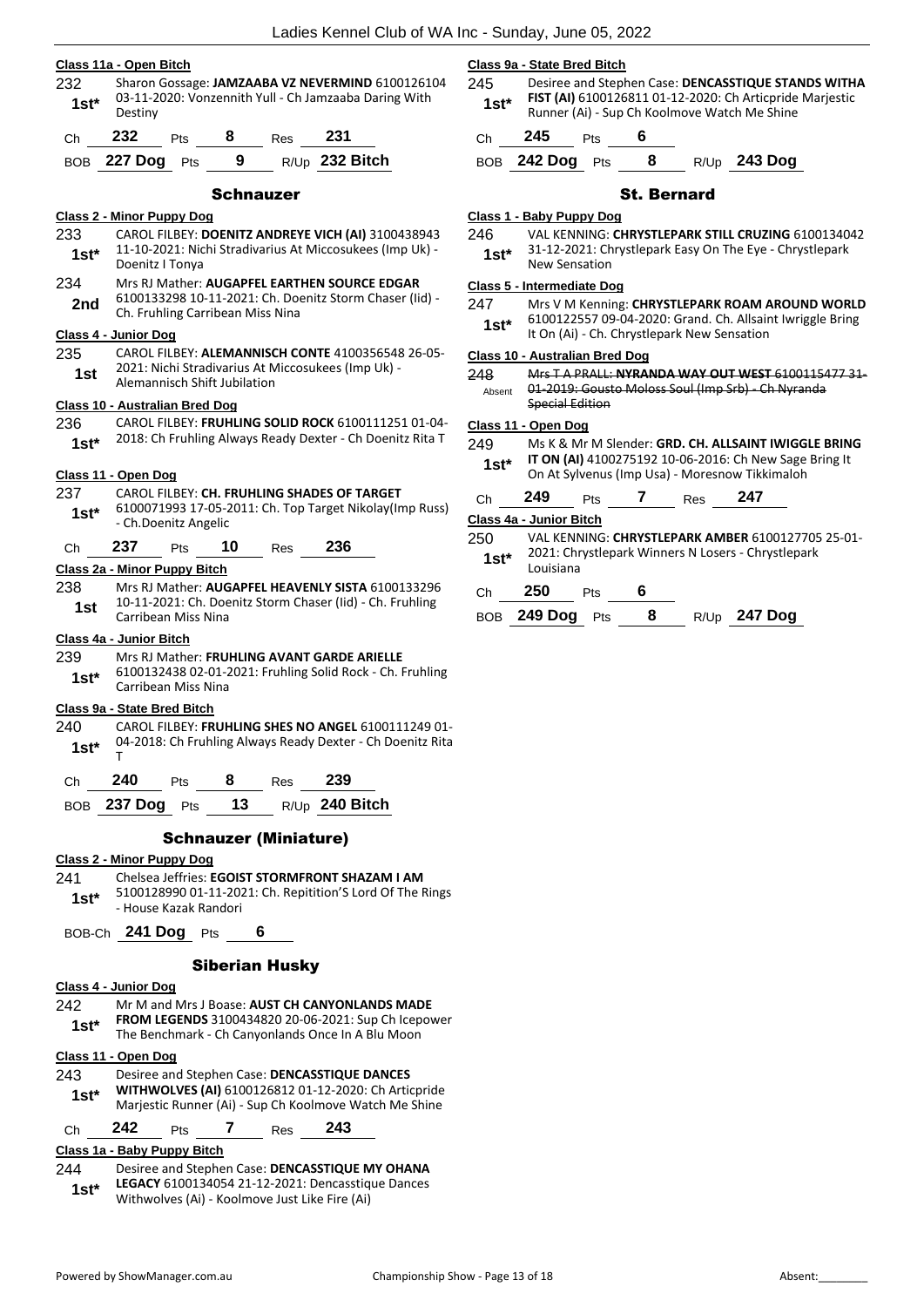# Group 6 - Specials

| Best<br>Pts: 25 | 249.<br>IT ON (AI)   | <b>St. Bernard</b><br>Ms K & Mr M Slender: GRD, CH, ALLSAINT IWIGGLE BRING      |
|-----------------|----------------------|---------------------------------------------------------------------------------|
| <b>R/Up</b>     | 222                  | <b>Newfoundland</b>                                                             |
| Pts: 15         |                      | Miss N Ryan: Ch. HAPPYBEAR LOOK WHO'S TALKING(AI)                               |
| Baby            | 226<br><b>RULES</b>  | <b>Rottweiler</b><br>Mrs Carla van Verseveld: GELDERLAND QUEENSBURY             |
| Minor           | 241                  | <b>Schnauzer (Miniature)</b><br>Chelsea Jeffries: Egoist Stormfront Shazam I Am |
| <b>Puppy</b>    | 221<br>(AI)          | <b>Newfoundland</b><br>Mrs A Maka & Miss N Ryan: HAPPYBEAR JUST ONE LOOK        |
| Junior          | 242<br>legends       | <b>Siberian Husky</b><br>Mr M and Mrs J Boase: Aust Ch Canyonlands made from    |
| Inter           | 222                  | <b>Newfoundland</b><br>Miss N Ryan: Ch. HAPPYBEAR LOOK WHO'S TALKING(AI)        |
| <b>State Br</b> | 245<br>FIST (AI)     | Siberian Husky<br>Desiree and Stephen Case: Dencasstique STANDS WITHA           |
| Aus Br          | 227<br><b>TALKIN</b> | <b>Rottweiler</b><br>Mrs C van Verseveld & Mrs L Russell: CH UBERSEIN JIVE      |
| Open            | 249<br>IT ON (AI)    | St. Bernard<br>Ms K & Mr M Slender: GRD, CH, ALLSAINT IWIGGLE BRING             |
| Finish          |                      | Absent<br>5                                                                     |
|                 |                      |                                                                                 |

# Group 7 - Non-Sporting Group

Mr Rick Berwick (WA)

Start Time:

# Boston Terrier

- **Class 2a - Minor Puppy Bitch**
- 251 Mrs L G Chandler: **LORGARY TERRA FIRMA** 6100131999 25- 09-2021: Littletux Boss Dog - Merryjay Bostn Peanut Brittle **1st\***
- BOB-Ch **251 Bitch** Pts **6**

# British Bulldog

| Class 3 - Puppy Dog |             |            |   |                                                         |
|---------------------|-------------|------------|---|---------------------------------------------------------|
| 252.                |             |            |   | Kelly Hamilton: CELTICPRYDE ROBERT THE BRUCE            |
| $1st*$              | Louise Nash |            |   | 6100130040 08-06-2021: Mintobulls The Chad - Flameabull |
| Ch                  | 252         | <b>Pts</b> | Б |                                                         |

# **Class 5a - Intermediate Bitch**

| 253    |                 |            |   | S Brittain & T Keedwell: BRISTOLBULL BABBIT AT TDK'S<br>5100120271 17-08-2020: Ch Tdksbulldogs Wallie - Tdk's |  |
|--------|-----------------|------------|---|---------------------------------------------------------------------------------------------------------------|--|
| $1st*$ | Kadi            |            |   |                                                                                                               |  |
| Ch     | 253             | <b>Pts</b> | 6 |                                                                                                               |  |
|        | BOB 252 Dog Pts |            |   | $R/Up$ 253 Bitch                                                                                              |  |

# Chow Chow

# **Class 1 - Baby Puppy Dog**

- 254 Ms N Rhodes & Sherae Knls: **SHERAE BLACK SPIRIT DRAGON** 6100134532 19-02-2022: Sherae Polabear In
	- **1st DRAGON** 6100134532 19-02-2022: Sherae<br>Cream Jeans Sherae Levis Blue Baby Blue

# **Class 5 - Intermediate Dog**

| 255    | Mrs J A Williams: SENGE PAWPRINTS OF A LION TO       |
|--------|------------------------------------------------------|
| $1st*$ | BLUELORD 3100416672 02-10-2020: Touchofchow Rufn     |
|        | Ona Jet Plane [ Ai ] - Chowleigh Starry Starry Night |

Ch **255** Pts **6**

# **Class 1a - Baby Puppy Bitch**

# 256 Miss N Rhodes & Sherae Kennels: **SHERAE RED LION IM TAFFY** 6100134540 23-02-2022: Sherae Aussie Willi Red

- 2nd **IAFFY 6100134540 23-02-2022** Stierae Aust<br>Duds (Ai) Sherae Blu Lotus Wearsa Bonnet
- 257 Sherae Knls & Ms N Rhodes: **SHERAE RED DRAGON DANCER** 6100134539 23-02-2022: Sherae Aussie Willi Red
	- **1st\* DANCER 0100134559 23-02-2022: Sherae A**<br>Duds (Ai) Sherae Blu Lotus Wearsa Bonnet

# **Class 3a - Puppy Bitch**

|        |            |                    | SHERAE KNLS & Miss N Rhodes: SHERAE FUNKY MONKEY                                              |
|--------|------------|--------------------|-----------------------------------------------------------------------------------------------|
| $1st*$ |            |                    |                                                                                               |
|        |            |                    |                                                                                               |
| 258    | Pts        |                    |                                                                                               |
|        | <b>Pts</b> |                    | $R/Up$ 258 Bitch                                                                              |
|        |            | <b>BOB</b> 255 Dog | <b>ON ICE 6100130709 22-07-2021: Sherae Cream Funky</b><br>Monkey (Ai) - Sherae Ice From Fire |

# **Dalmatian**

|        | Class 1 - Baby Puppy Dog                                                                              |
|--------|-------------------------------------------------------------------------------------------------------|
| 259    | CANDICE JACKSON: DALHAYVIN REINDEER GAMES                                                             |
| $1st*$ | 6100133916 25-12-2021: Sup Gr Ch Ibadan Crowned Prince<br>Of Crime - Ch Carijlyte Dancn Inth Moonlite |

#### **Class 11 - Open Dog**

| 260    | MS M ROBERTS: CH WINTERFALLS MIDNIGHT COWBOY          |
|--------|-------------------------------------------------------|
| $1st*$ | 4100315887 07-12-2018: Sup Ch Paceaway Top Gun (Ai) - |
|        | Sup Ch Paceaway Ticket To The Starz                   |

# Ch **260** Pts **6**

**Class 4a - Junior Bitch**

261 CANDICE JACKSON: **DALHAYVIN MIDNIGHT MELODY (AI)** 6100129299 30-04-2021: Nz Sup Ch Cristabo Tails By Candlelite (Nzl) - Ch Carijlyte Dancn Inth Moonlite **1st\***

# **Class 11a - Open Bitch**

262 MS M ROBERTS: **SUPREME CH WINTERFALLS SOME LIKE IT HOT** 4100302681 06-01-2018: Sup Ch Paceaway Top Gun (Ai) - Sup Ch Paceaway Xclusive Ticket Absent

Ch **261** Pts **6** Res BOB **260 Dog** Pts **7** R/Up **261 Bitch**

# French Bulldog

# **Class 4 - Junior Dog**

| 263 | Karen Herriott Partridge: GALERIE MR WHISKY 6100127349 |
|-----|--------------------------------------------------------|
| 2nd | 27-12-2020: Nz Ch Centaine Aint Misbehaving At Galerie |

- (Imp Nzl) Galerie Maybe Baby (Ai) **2nd**
- 264 Mrs G Westaway: **BELLEFRENCHI GENUINE ROLEX** 6100130952 23-07-2021: Ch George Clooney De Solure - Ch Bellefrenchi Vivienne **1st\***

# **Class 10 - Australian Bred Dog**

- 265 Ms C Owens: **CH YVEAFRENCHIE A KIND OF MAGIC** 6100115036 06-01-2019: Sup Ch Theano Lauriot Junior - Ch Asplendour G La Glitter **1st\***
- Ch **265** Pts **8** Res **264**

# **Class 1a - Baby Puppy Bitch**

| 266    | Mrs A Travia: FRENCHLIX WANDERLUST 6100134884 12-     |
|--------|-------------------------------------------------------|
| $1st*$ | 02-2022: Bandandra Travellin Man - Batnbull Zelda Von |
|        | Lucifer                                               |

267 T.Zapantis B.Simpson: **THEANO MISS ADELLE** 6100134124 2nd 31-12-2021: Theano Wes - Theano Calli

- 
-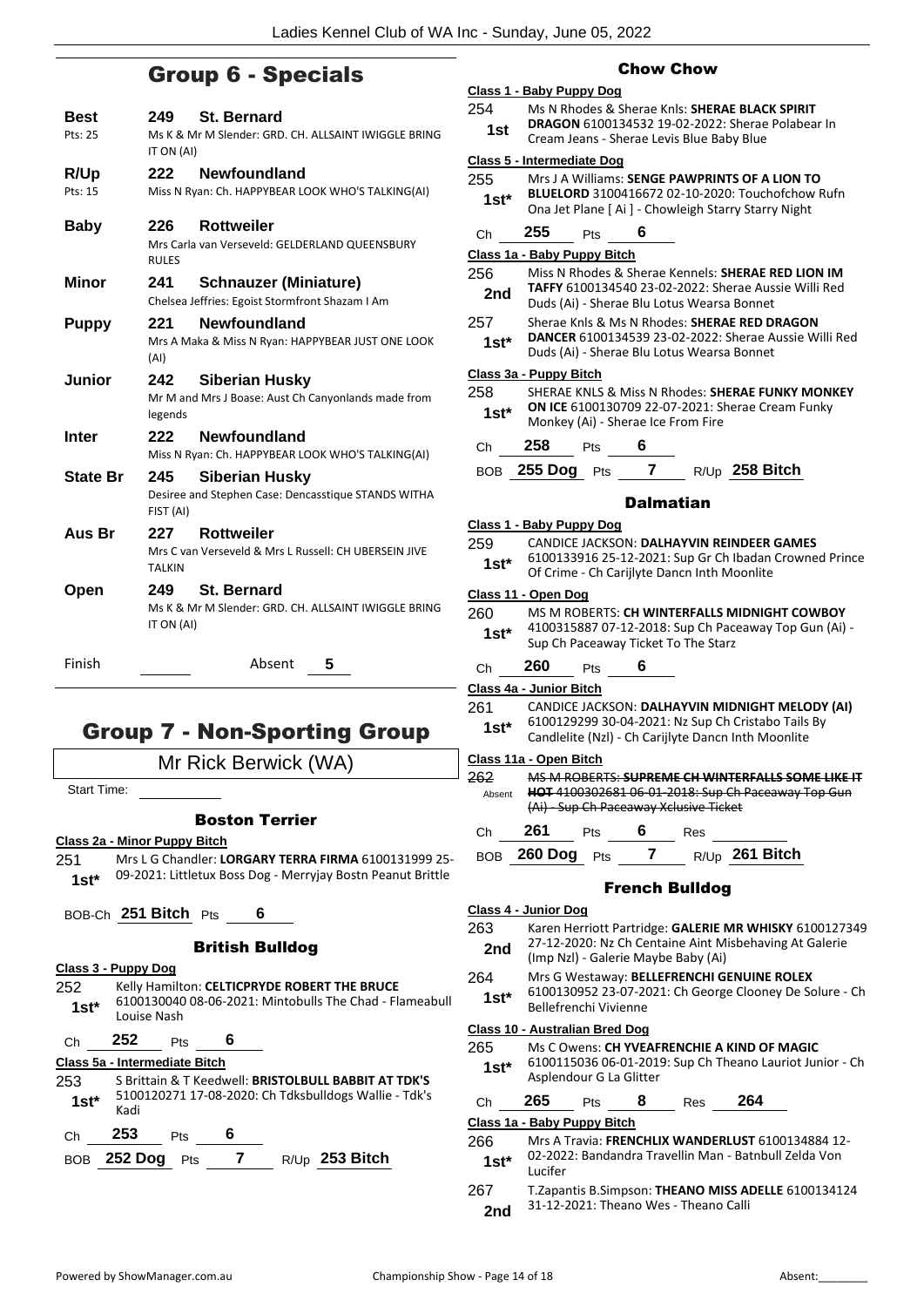# **Class 2a - Minor Puppy Bitch**

268 Haley Shaw: **VONHALLA BISCUIT** 6100133185 10-11-2021: 1st\* Theano Wes - Vonhalla Macy

|                        |                                                                                                                                                                         | Class 5a - Intermediate Bitch                                                                                                        |            |     |                  |  |  |
|------------------------|-------------------------------------------------------------------------------------------------------------------------------------------------------------------------|--------------------------------------------------------------------------------------------------------------------------------------|------------|-----|------------------|--|--|
| 269<br>2nd             |                                                                                                                                                                         | Haley Shaw: VONHALLA CLOVER 6100124044 10-05-2020:<br>Ti Caprio Leo De Soleure (Imp Che) - Vonhalla Macy                             |            |     |                  |  |  |
| 270<br>$1st^*$         |                                                                                                                                                                         | Ms C Owens: CH YVEAFRENCHIE BONNIE BOO 6100125802<br>26-10-2020: George Clooney De Soleure (Imp Che) - Ch<br>Asplendour G La Glitter |            |     |                  |  |  |
| 271<br>Absent          | <u> Ms J Mesurè: TRESOR CRUELLA DVILLE (AI) 410033</u><br>05-02-2020: Rus Gr Ch Am Ch Fin Ch Rockydell Homewood<br>Mission Impossible (Imp Usa) - Ch Tresor Novena (Ai) |                                                                                                                                      |            |     |                  |  |  |
| Class 11a - Open Bitch |                                                                                                                                                                         |                                                                                                                                      |            |     |                  |  |  |
| 272<br>$1st^*$         | K & S WINTER: AUS CH BRITBULL TIME TURNER<br>6100117328 14-05-2019: Ch Trèsor Aston - Sis Ch Britbull<br>Luna Lovegood                                                  |                                                                                                                                      |            |     |                  |  |  |
| Сh                     | 272                                                                                                                                                                     | Pts                                                                                                                                  |            | Res | 270              |  |  |
|                        | BOB 272 Bitch Pts                                                                                                                                                       |                                                                                                                                      | 12         |     | $R/Up$ 270 Bitch |  |  |
|                        |                                                                                                                                                                         |                                                                                                                                      | Great Dane |     |                  |  |  |

#### **Class 2 - Minor Puppy Dog**

273 M Wasley: **CYMROZ POINT OF IMPACT** 6100132650 25-10- 2021: Stordansk Blaze Ov Glory - Cymroz For The Love Of  $1$ st<sup>\*</sup>  $\frac{202}{1}$ 

# **Class 5 - Intermediate Dog**

274 Mrs D Turner: **ALARIQUS CONQUER THE WORLD** 6100124258 21-07-2020: Grand Royal'S Invincible Caesar ( Swe) - Ch Alariqus Anastacia Royale (Ai) **1st\***

# **Class 10 - Australian Bred Dog**

- 275 Mrs M Wasley: **AUST CH CYMROZ DOG OF THUNDER** 6100110651 22-04-2018: Dainoak Aussie Alliance (Imp Uk) - 1st\* b<sup>100110651</sup><sub>22</sub>-04-2018:<br>Cymroz Hollys Legacy (Ai)
- Ch **275** Pts **8** Res **274**

# **Class 2a - Minor Puppy Bitch**

276 M Wasley: **CYMROZ ALIVE N KICKIN** 6100132651 25-10- 2021: Stordansk Blaze Of Glory (Ai) - Cymroz Fir The Love Of Ivey **1st**

# **Class 3a - Puppy Bitch**

277 M Wasley: **VANDOWN FRUE VALDA** 2100570733 28-08- 2021: Cymroz Butzen Von Bismarck - Mafimfi Luna **1st\***

#### **Class 5a - Intermediate Bitch**

- 278 Dianne Richards: **ALARIQUS CHER I GOT YOU BABE** 6100124256 21-07-2020: Grand Royal'S Invincible Caesar (Swe) Ch Alariqus Anastacia Royale (Ai) Absent 279 Mrs M Wasley: **CYMROZ GOLDEN LIGHT** 6100122606 23-
- 04-2020: Ch. Cymroz Dog Of Thunder Ch. Cymroz Crack In Withdrawn The Code

| Ch $277$ Pts       | 8 | Res 276 |                |
|--------------------|---|---------|----------------|
| BOB 275 Dog Pts 11 |   |         | $R/Up$ 274 Dog |

### **Class 18a - Neuter Bitch**

280 Ms R McLean & Mr I Barclay: **AUST CH & NEUT CH ALARIQUS ANASTACIA ROYALE (AI)** 6100099183 30-05- 2016: Int Ch Euro Power Boy Toy (Imp Fin) - Ch Grand Royal's Foxy Charlotte Corday (Swe) **1st\***

BNOB **280 Bitch** Pts **6** R/Up-Res

# Japanese Spitz

# **Class 11 - Open Dog**

281 Mrs N Thornett: **AUST CH.DAESDAEMAR GET THE PICTURE AT TOMIDACHI** 2100522016 25-06-2019: Sup Ch Daesdaemar Rebel Rebel - Ch Daesdaemar Truly Madly Deeply **1st\***

# Ch **281** Pts **6**

- **Class 1a - Baby Puppy Bitch**
- 282 Mrs N Thornett: **TOMIDACHI DIAMONDS N PEARLS**
- 6100134233 25-01-2022: Ch Daesdaemar Get The Picture At Tomidachi - Ch Tomidachi Mystical Pursuit **1st\***

### **Class 5a - Intermediate Bitch**

283 Mrs N Thornett: **AUST. CH.DAESDAEMAR THE LOOK OF LOVE AT TOMIDACHI** 2100533046 28-12-2019: Sup Ch Daesdaemar Rewrite The Stars - Ch Daesdaemar Rebel **1st\***

# Heart **Class 9a - State Bred Bitch**

| 284    | Mrs N Thornett: AUST CHTOMIDACHI MYSTICAL PURSUIT                                      |
|--------|----------------------------------------------------------------------------------------|
| Ahsent | 6100114029 27 11 2018: Grd Ch Daesdaemar Hot Pursuit<br>Ch Tomidachi Shizukese N Chowa |
|        |                                                                                        |

| - 283           |  | Res |                       |
|-----------------|--|-----|-----------------------|
| BOB 281 Dog Pts |  |     | R/Up <b>283 Bitch</b> |

# Keeshond

#### **Class 9 - State Bred Dog**

- 285 M Holland: **CH. AXSOLLONTE A MOMENT IN TIME**
- 6100117299 30-04-2019: Aust Supreme Ch Leifhond All Eyes On Excelsior - Aust Ch Hunkeedori Fylmylifeaxsollonte **1st\***

#### **Class 10 - Australian Bred Dog**

- 286 Mrs Carol Wood: **CH. TAMAARI MR DIGBY** 5100102770 25- 10-2017: Ch.Tamaari Tell Me About It - Ch.Tamaari Chat Me  $\overline{u}$ Absent
- Ch **285** Pts **6** Res

# **Class 10a - Australian Bred Bitch**

- 287 M Holland: **CH. AXSOLLONTE TIME AFTER TIME**
- 6100117295 30-04-2019: Aust Supreme Ch Leifhond All Eyes On Excelsior - Ch Hunkeedori Fylmylifeaxsollonte **1st\***
- Ch **287** Pts **6**
- BOB **285 Dog** Pts **7** R/Up **287 Bitch**

#### **Class 18 - Neuter Dog**

- 288 Holland M: **SUPREME CH. HUNKEEDORI LIFE ON THE EDGE** 2100401099 05-02-2014: Sup Ch Calivale Katch Me If U Kan Et - Ch Calivale Private Eye **1st\***
- 

BNOB **288 Dog** Pts **6** R/Up-Res

# Lhasa Apso

### **Class 5 - Intermediate Dog**

289 Ms L Taylor: **ANOKI ITS A KINDA MAGIC** 6100124899 30- 08-2020: Gr Ch Anoki Rueben James - Ch Zaland Black Velvet **1st\***

| Ch | 289 | Pts | 6 |  |
|----|-----|-----|---|--|
|    |     |     |   |  |

### **Class 5a - Intermediate Bitch**

290 Ms K P Mansell: **KAILASA BLACK ORCHID (AI)** 6100123979 12-05-2020: Grace's Kunchen Jinpa Kangmar(Usa) - Ger.Jr Ch.Ch Tienschan's Wal-Le-Wa Kangmar (Imp Deu) **1st**

### **Class 9a - State Bred Bitch**

291 Ms L Taylor: **AUST CH ANOKI KISHMA ASHE** 6100124898 30-08-2020: Gr Ch Anoki Rueben James - Ch Zaland Black Velvet Absent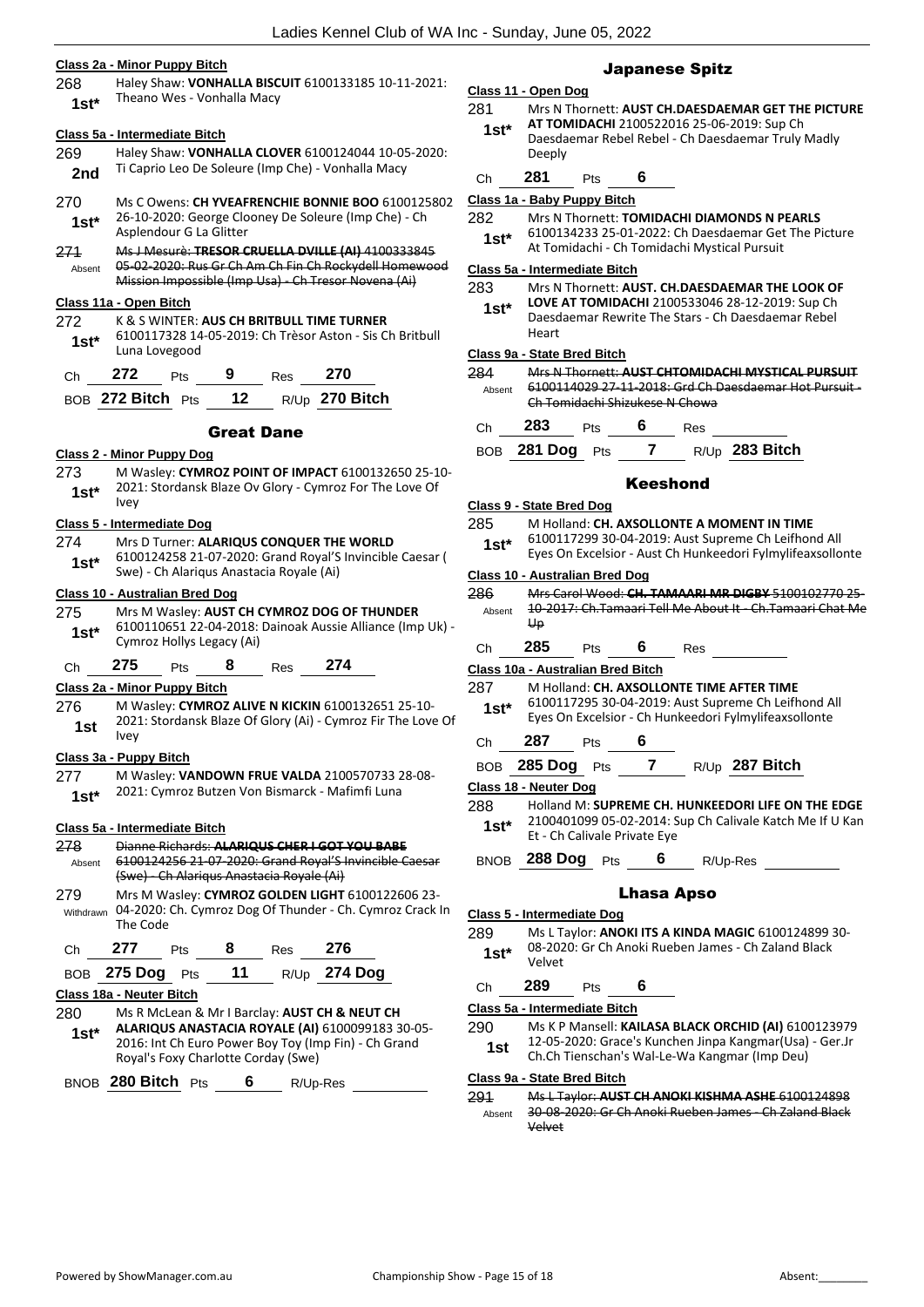|                |                                   |                                                                                                                                                             |                         |                          | Ladies Kennel Club of WA                                                                                                                                            |  |  |
|----------------|-----------------------------------|-------------------------------------------------------------------------------------------------------------------------------------------------------------|-------------------------|--------------------------|---------------------------------------------------------------------------------------------------------------------------------------------------------------------|--|--|
|                | Class 10a - Australian Bred Bitch |                                                                                                                                                             |                         |                          |                                                                                                                                                                     |  |  |
| 292<br>$1st^*$ |                                   |                                                                                                                                                             |                         |                          | Ms K P Mansell: CH KAILASA STEPPING ON STARDUST<br>6100109138 12-12-2017: Sup.Ch.Kailasa Affair Oth Heart -<br>Ch.Ger.Jr.Ch.Tienschan's Wal-Le-Wa Kangmar (Imp Deu) |  |  |
| Ch             | 292                               | Pts                                                                                                                                                         |                         | 7 Res                    | 290                                                                                                                                                                 |  |  |
|                | BOB 292 Bitch Pts                 |                                                                                                                                                             | $\overline{\mathbf{8}}$ |                          | R/Up 289 Dog                                                                                                                                                        |  |  |
|                |                                   |                                                                                                                                                             |                         | <b>Poodle (Standard)</b> |                                                                                                                                                                     |  |  |
|                | Class 11 - Open Dog               |                                                                                                                                                             |                         |                          |                                                                                                                                                                     |  |  |
| 293<br>$1st*$  |                                   | G.Russell & M.Vanhoe: BOUFFANT IM STILL STANDING<br>6100124308 30-06-2020: Ch.Picardy Stand Your Ground -<br>Ch.Bouffant The Colour Purple                  |                         |                          |                                                                                                                                                                     |  |  |
| Ch             | 293                               | Pts                                                                                                                                                         | 6                       |                          |                                                                                                                                                                     |  |  |
|                | Class 2a - Minor Puppy Bitch      |                                                                                                                                                             |                         |                          |                                                                                                                                                                     |  |  |
| 294<br>Absent  |                                   | G.Russell & M.Vanhoe: BOUFFANT SENORITA ROSA<br>6100131989 20 09 2021: Noxas Accidentally In Love-<br>Ch.Bouffant Tickle My Fancy                           |                         |                          |                                                                                                                                                                     |  |  |
|                | Class 4a - Junior Bitch           |                                                                                                                                                             |                         |                          |                                                                                                                                                                     |  |  |
| 295<br>$1st^*$ | Rus)                              |                                                                                                                                                             |                         |                          | MS JC AINSWORTH: <b>MARECHAL CHAMPAGNE TASTE AT</b><br>ARTIZAN 2100563371 10-03-2021: Ch Artizan First<br>Impressions - Ch Amore Bello Evelasting Of Marechal(Imp   |  |  |
|                | Class 5a - Intermediate Bitch     |                                                                                                                                                             |                         |                          |                                                                                                                                                                     |  |  |
| 296<br>1st*    | On The Run                        |                                                                                                                                                             |                         |                          | Clare Morefield: AUFAIT FASHIONISTA 3100414567 08-08-<br>2020: Am Ch Bar-None Riding Shotgun - Bis Ch Aufait Fox                                                    |  |  |
| 297<br>Absent  |                                   | Mrs Victoria Parke: AUST. CH KAMSIN FAME N FORTUNE<br>(IMP NZL) 05817 2019 12 07 2019: Ch. Aufait Fahrenheit<br>(Ai) - Nz.Ch Kelka's Forever Fame (Imp Svk) |                         |                          |                                                                                                                                                                     |  |  |
| Ch             | 295                               | Pts                                                                                                                                                         | 7                       | Res                      | 296                                                                                                                                                                 |  |  |

# Poodle (Miniature)

#### **Class 1a - Baby Puppy Bitch**

298 Mrs AEM Howell: **PUDELIAN FOCUS ON ME** 6100134737 17-01-2022: Ch Danrith Focal Point - Pudelian Mistress Of **1st**\*  $\frac{17-01}{\text{Magic}}$ 

#### **Class 5a - Intermediate Bitch**

299 Ms D Stiles: **PUDELIAN WHICH WITCH IS WHICH**

BOB **293 Dog** Pts **8** R/Up **295 Bitch**

6100126930 28-11-2020: Ch Pudelian Last Of The Mohicans - Ch Myflair Voo Doo Devils Child **1st\***

BOB-Ch **299 Bitch** Pts **6**

# Poodle (Toy)

# **Class 3a - Puppy Bitch**

- 300 Karlyermai Kennels: **SCHAU PERZIAN PRINCEZZ AT**
- **KARLYERMAI** 2100567049 08-06-2021: Schau Blue Ice Ch Jazel Shazam **1st\***

#### **Class 4a - Junior Bitch**

# 301 Linda Nicholls: **CH TRAILEE MISS HIGH SOCIETY**

- 6100129102 19-04-2021: Ch Zazzin Playin With Fire Ch Jenuin Lily Black **1st\***
- BOB-Ch **300 Bitch** Pts **7** R/Up-Res **301 Bitch**

# Shih Tzu

# **Class 5 - Intermediate Dog**

- 302 Miss RL Fox: **TZUPHORIA ENCHANTED FOREST** 6100123361
- 15-05-2020: Tzunami Its Magic I Tell Ya Yinggnay Out Of 1st<sup>\*</sup> <sup>15-05-2020</sup><br>The Woods

# **Class 9 - State Bred Dog**

- 303 Ms L Booth: **TZUPHORIA ENCHANTED DREAMS** 6100123362 15-05-2020: Tzunami Its Magic I Tell Ya - Yingyang Out Of The Woods **1st\***
- Ch **303** Pts **7** Res **302**

**Class 4a - Junior Bitch**

304 Amy Rattray: **TZUPHORIA EBONY ROSE** 6100130336 09-05- 2021: Tzunami Its Magic I Tell Ya - Yinggnay Out Of The Woods **1st\***

Ch **304** Pts **6**

BOB **303 Dog** Pts **8** R/Up **304 Bitch**

# Tibetan Terrier

# **Class 4 - Junior Dog**

- 305 Mrs S Pratt & Ms P Ellis: **TIBETOES IMAGINE** 2100561057
- 17-03-2021: Catch The Wind Erbosedition{Imp Svk) **1st\*** 17-03-2021: Catch The Wind Er<br>Tibetoes Take My Breath Away

# **Class 10 - Australian Bred Dog**

| 306<br>Absent |     |                                | Ms C Chapman & Mr A Reid: CH ARYED SUIT ABLY ATTIRED<br>(AI) 3100335868 01-12-2015: Uk.Ch. Alilahs Xtra Well<br>Dressed At Waterley (Imp Uk) - Aryed What U Want |
|---------------|-----|--------------------------------|------------------------------------------------------------------------------------------------------------------------------------------------------------------|
|               | 305 | Pts                            | Res                                                                                                                                                              |
|               |     | Clear Fr., Intennesibets Ditch |                                                                                                                                                                  |

**Class 5a - Intermediate Bitch**

- 307 Ms C Chapman & Mr A Reid: **CH ARYED PIECE OF THE PUZZLE** 3100401315 06-11-2019: Ch Aryed Suit Ably Attired (Ai) - Aryed We Like To Parti (Ai) **1st\***
- Ch **307** Pts **6**
- BOB **307 Bitch** Pts **7** R/Up **305 Dog**

# Xoloitzcuintle Miniature

# **Class 2a - Minor Puppy Bitch**

- 308 J Z DINIS: **WAZZAT REVA** 6100132591 30-10-2021: Ch
	- 1st\* Amico Antico Illarion Ch Guayaba (Alvarez) Imp Mex

### BOB-Ch **308 Bitch** Pts **6**

# Xoloitzcuintle Intermediate

- **Class 5 - Intermediate Dog**
- 309 Mrs.J.Dinis: **WAZZAT PANCHO PROSPERO** 6100125879 07- 11-2020: Nor.Ch.Local Hero'Slenno -
- 1st\* 11-2020: Nor.Ch.Local Heri<br>Ch.Guabaya(Alvarez)(Mex)

BOB-Ch **309 Dog** Pts **6**

# Xoloitzcuintle Standard

#### **Class 18a - Neuter Bitch**

310 Elaine Richards: **AUST CH AUST NEUTER CH WAZZAT ILIANA** 6100113929 24-11-2018: Dk.Ch.Fin.Ch.Int.Ch.No

Uch.Se.Ch.Ch.Camote (Alvarez)(Imp Nor) - Ch.Wazzat Citlali **1st\***

BNOB **310 Bitch** Pts **6**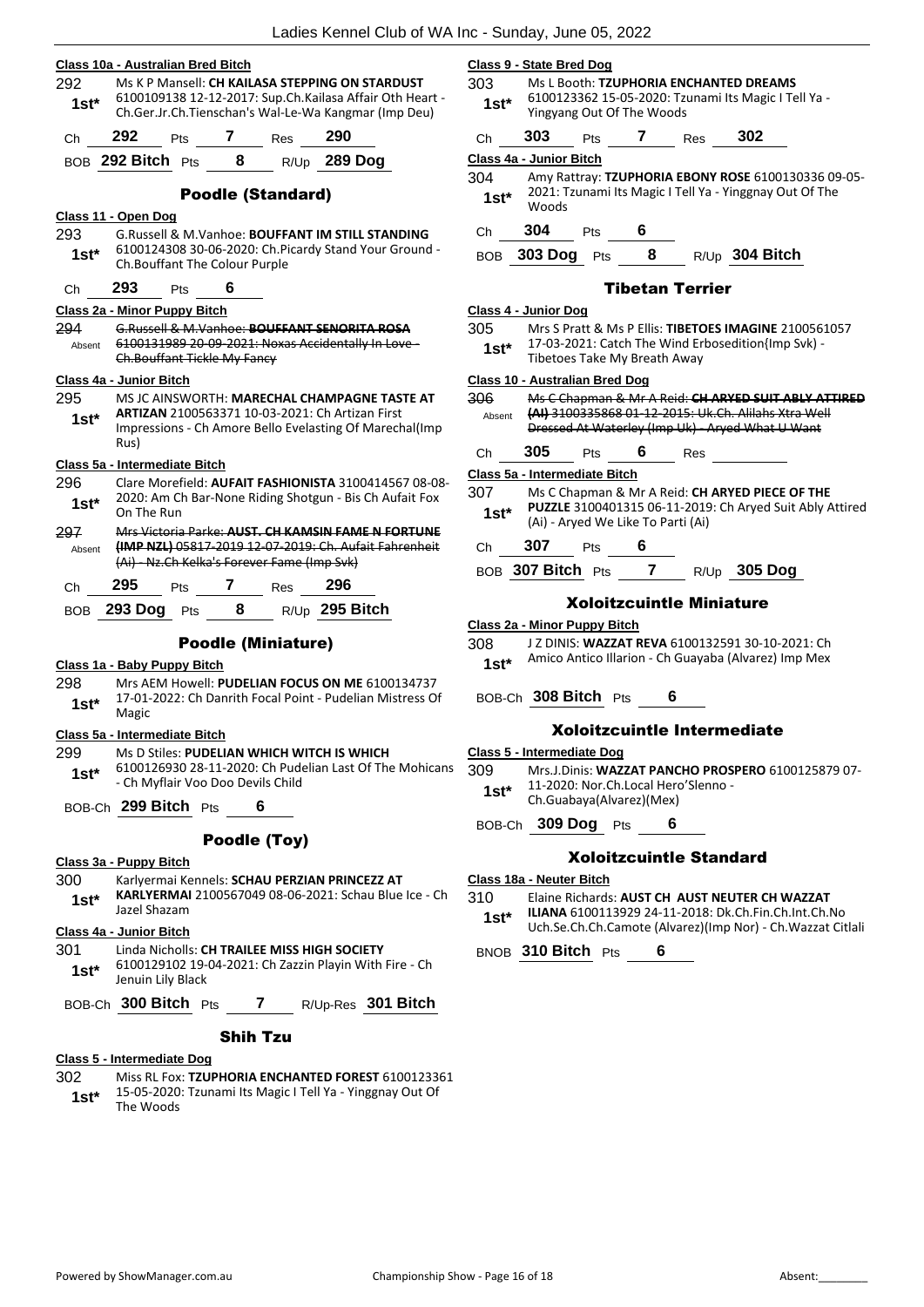# Group 7 - Specials

| <b>Best</b><br>Pts: 25 | 260                   | <b>Dalmatian</b><br>MS M ROBERTS: Ch Winterfalls Midnight Cowboy         |
|------------------------|-----------------------|--------------------------------------------------------------------------|
| R/Up<br>Pts: 15        | 285                   | <b>Keeshond</b><br>M Holland: CH. Axsollonte A Moment in Time            |
| Baby                   | 298                   | Poodle (Miniature)<br>Mrs AEM Howell: Pudelian Focus On Me               |
| Minor                  | 308                   | <b>Xoloitzcuintle Miniature</b><br>J Z DINIS: Wazzat Reva                |
| <b>Puppy</b>           | 252                   | <b>British Bulldog</b><br>Kelly Hamilton: CELTICPRYDE ROBERT THE BRUCE   |
| Junior                 | 295<br><b>ARTIZAN</b> | <b>Poodle (Standard)</b><br>MS JC AINSWORTH: MARECHAL CHAMPAGNE TASTE AT |
| Inter                  | 299                   | Poodle (Miniature)<br>Ms D Stiles: Pudelian Which Witch Is Which         |
| <b>State Br</b>        | 285                   | Keeshond<br>M Holland: CH. Axsollonte A Moment in Time                   |
| Aus Br                 | 292                   | Lhasa Apso<br>Ms K P Mansell: CH KAILASA STEPPING ON STARDUST            |
| Open                   | 260                   | Dalmatian<br>MS M ROBERTS: Ch Winterfalls Midnight Cowboy                |

# Neuter

| Best   | 288. | Keeshond                                                                                |
|--------|------|-----------------------------------------------------------------------------------------|
| Pts: 8 |      | Holland M: Supreme CH. HUNKEEDORI LIFE ON THE EDGE                                      |
| R/Up   | 310. | <b>Xoloitzcuintle Standard</b><br>Elaine Richards: Aust Ch Aust Neuter Ch Wazzat Iliana |
|        |      |                                                                                         |

Finish Absent **9**